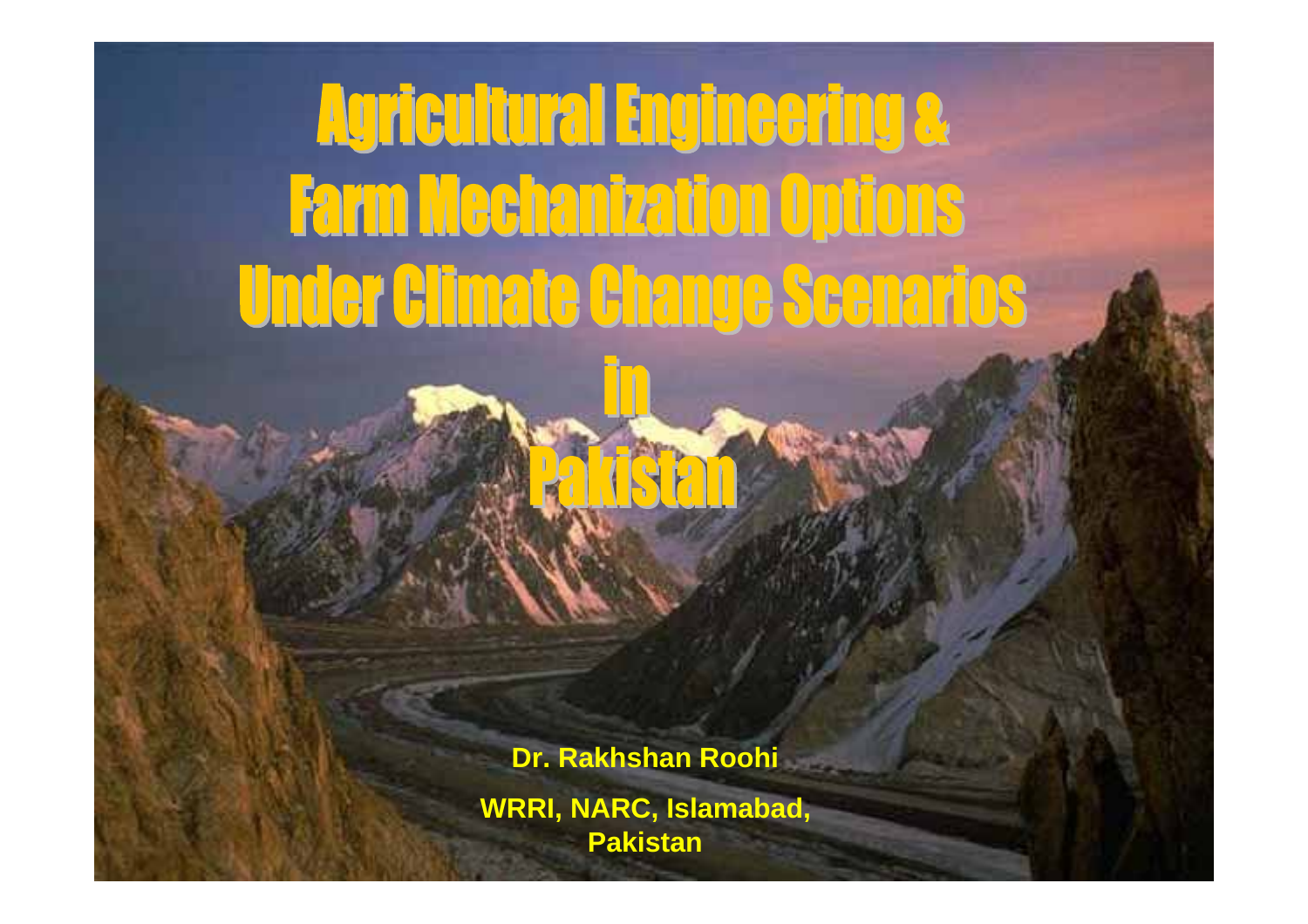## **Contents**

- **Country's background**
- **Climate change and agriculture**
- **National policy initiatives**
- **Farm mechanization and needs for adjustments**
- **Recommendations**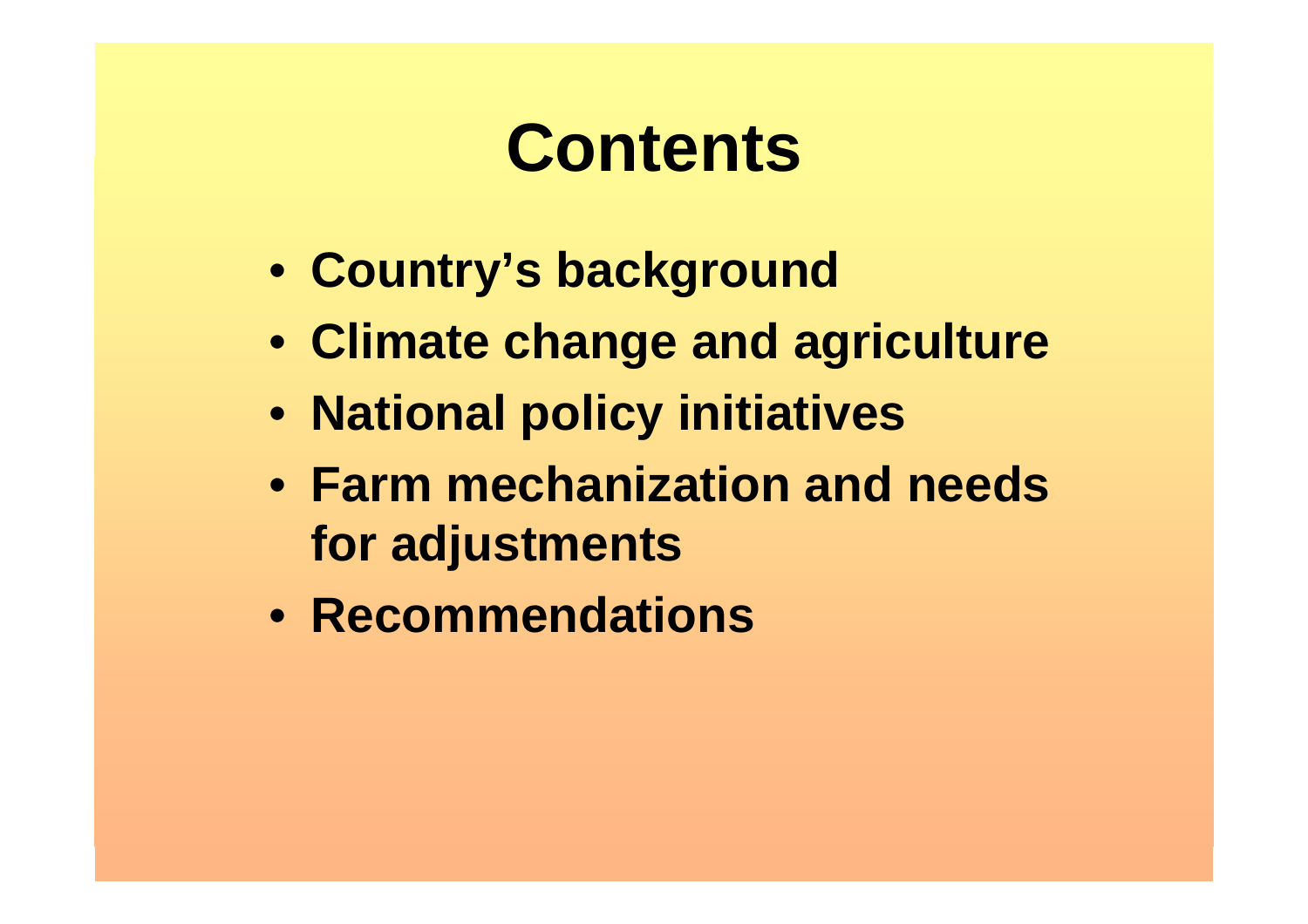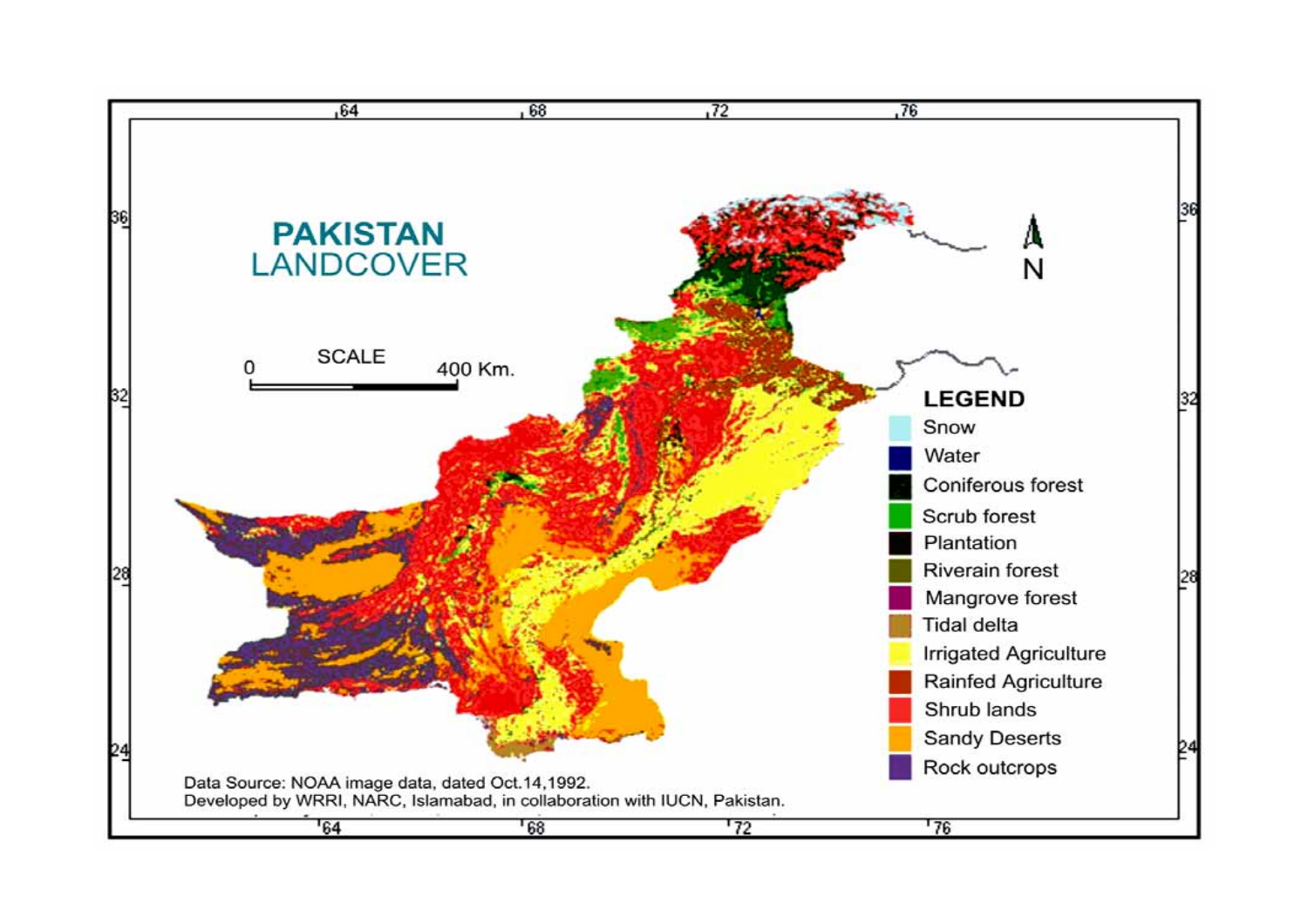

 $*$  Kharif.  $**$  Rabi.

Data Source: Pakistan Meteorological Department & WRRI, NARC, Islamabad.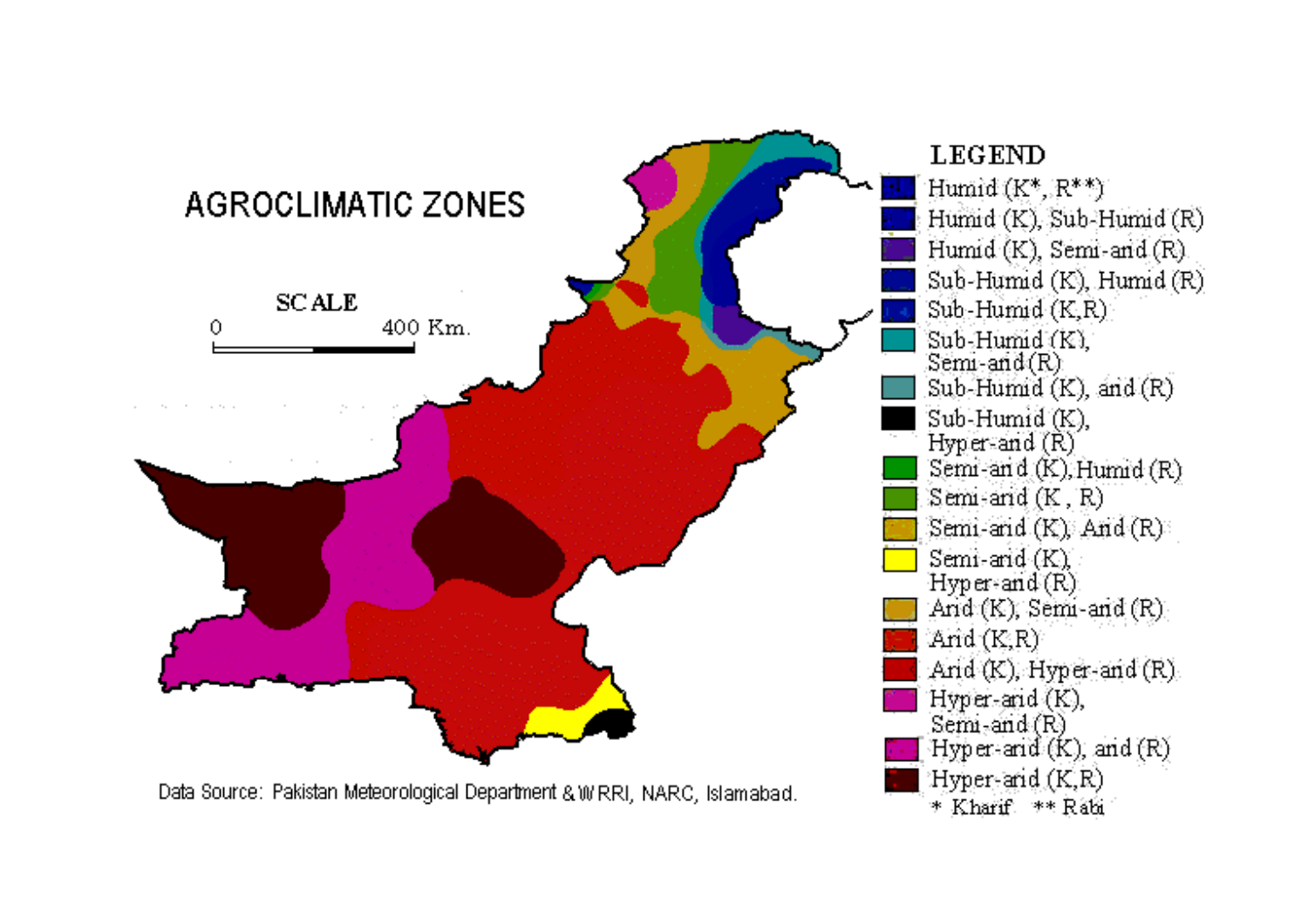#### **PAKISTAN CROPPING PATTERN**  $(2004 - 05)$



Not Grown

Data Not Available

Data Source: Agriculture Statistics Division (Economic Wing), MINFAL, Govt. of Pakistan. Developed by: RUP, WRRI, NARC/PARC (2007).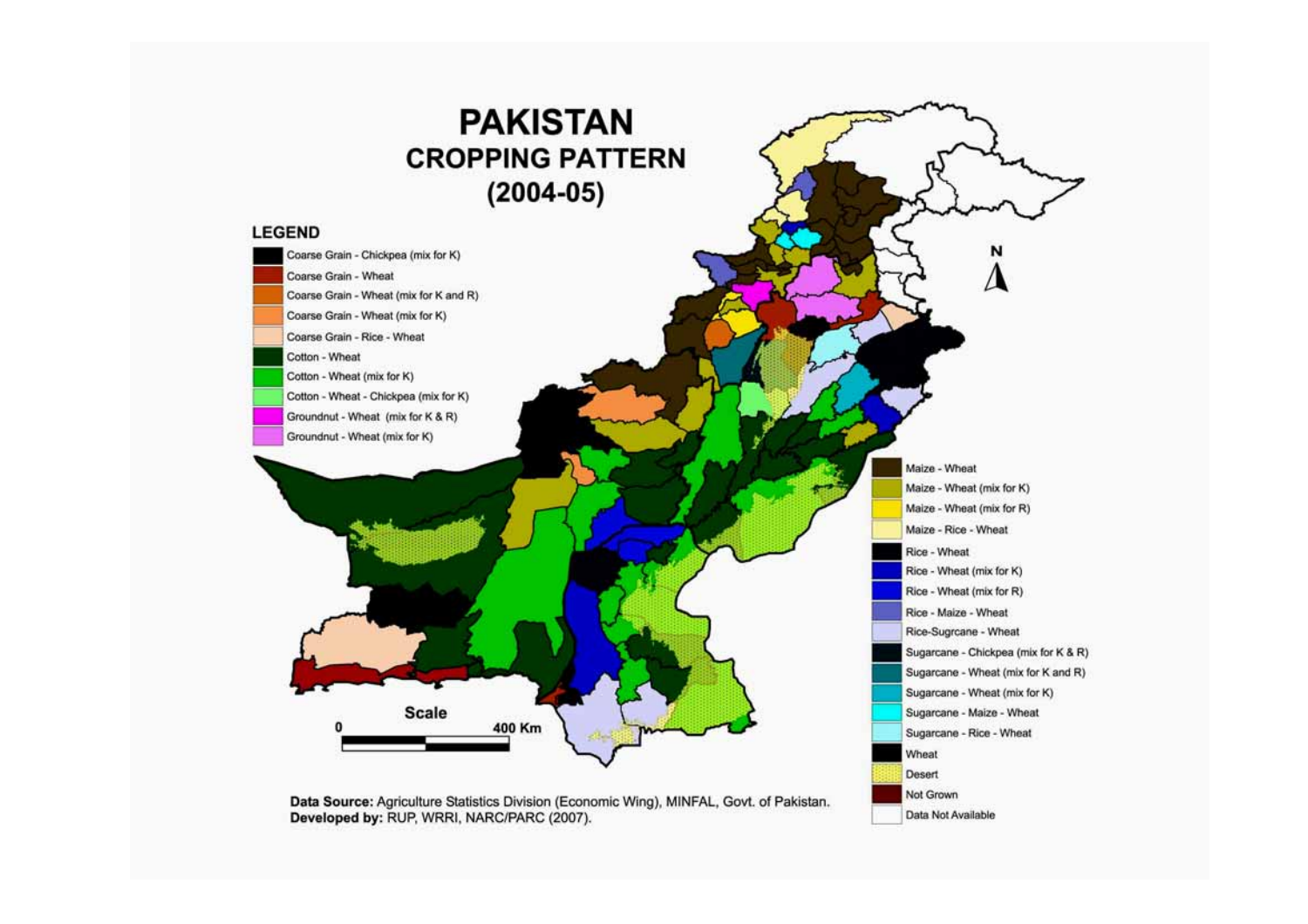#### **Per Capita Water Availability (ft 3/year ) )**

#### **Population (millions) Population (millions) Population (millions)**



**Source: PMD; National Institute of Population Studies**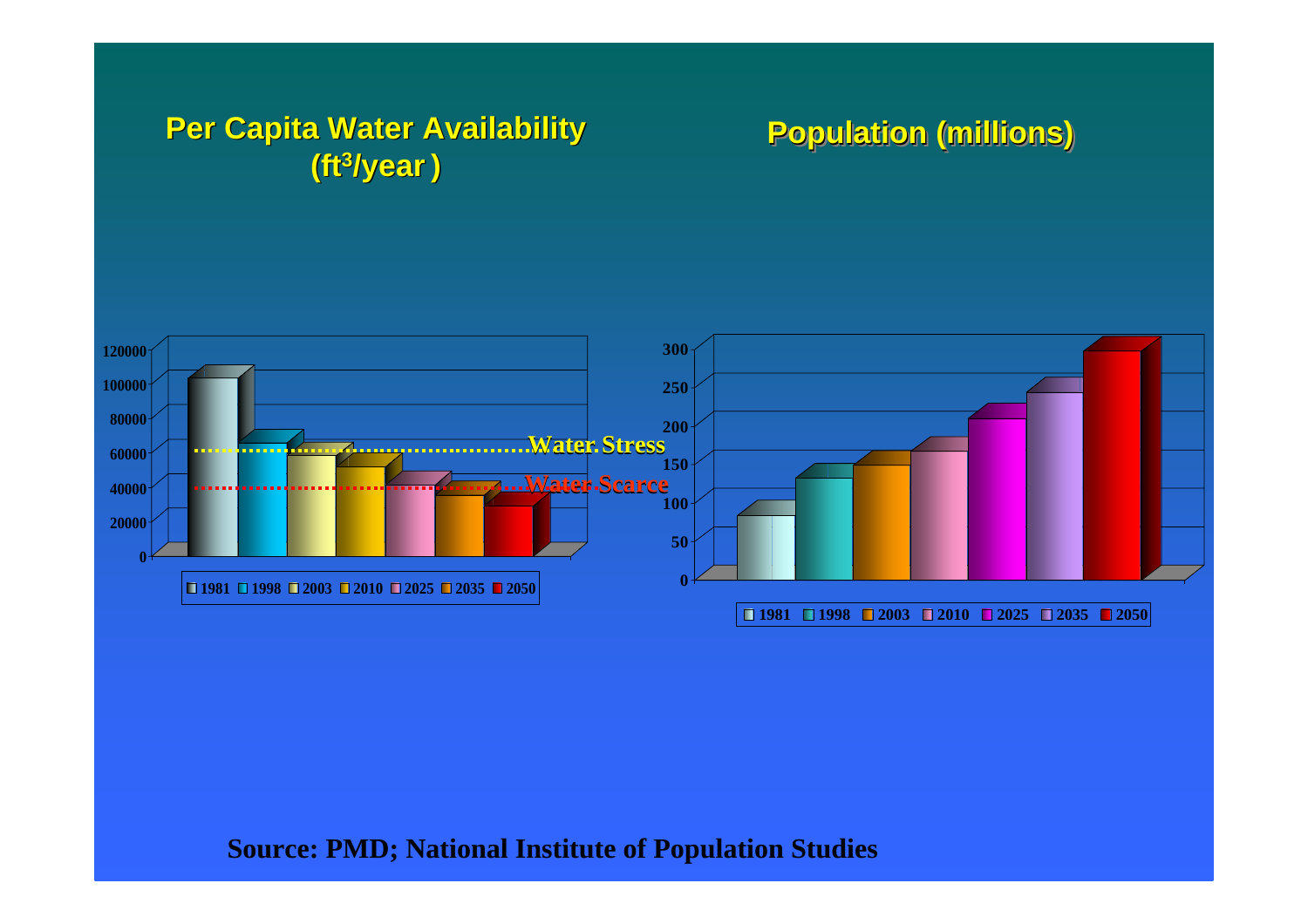### **Land utilization statistics (million ha)**

| <b>Geographical area</b>          | 79.61 |  |  |
|-----------------------------------|-------|--|--|
| <b>Forest area</b>                | 4.01  |  |  |
| <b>Not available cultivations</b> | 24.32 |  |  |
| <b>Culturable waste</b>           | 9.00  |  |  |
| <b>Cultivated area</b>            | 22.15 |  |  |
| <b>Current fallow</b>             | 6.61  |  |  |
| <b>Net area sown</b>              | 15.54 |  |  |
| Area sown more than once          | 6.97  |  |  |
| <b>Total cropped area</b>         | 22.51 |  |  |
| <b>Source: GOP, 2005</b>          |       |  |  |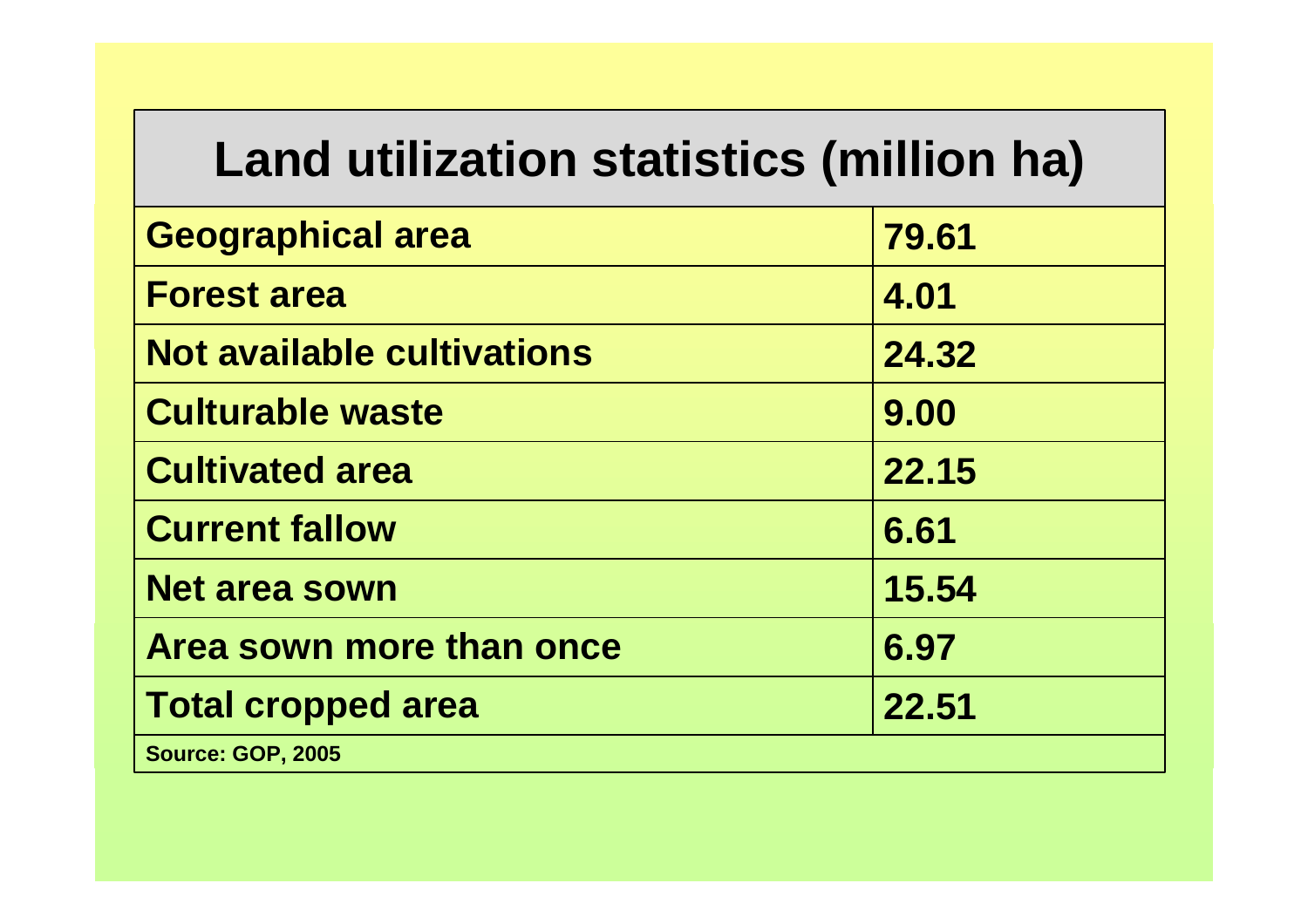#### **Share of Agriculture in GDP**

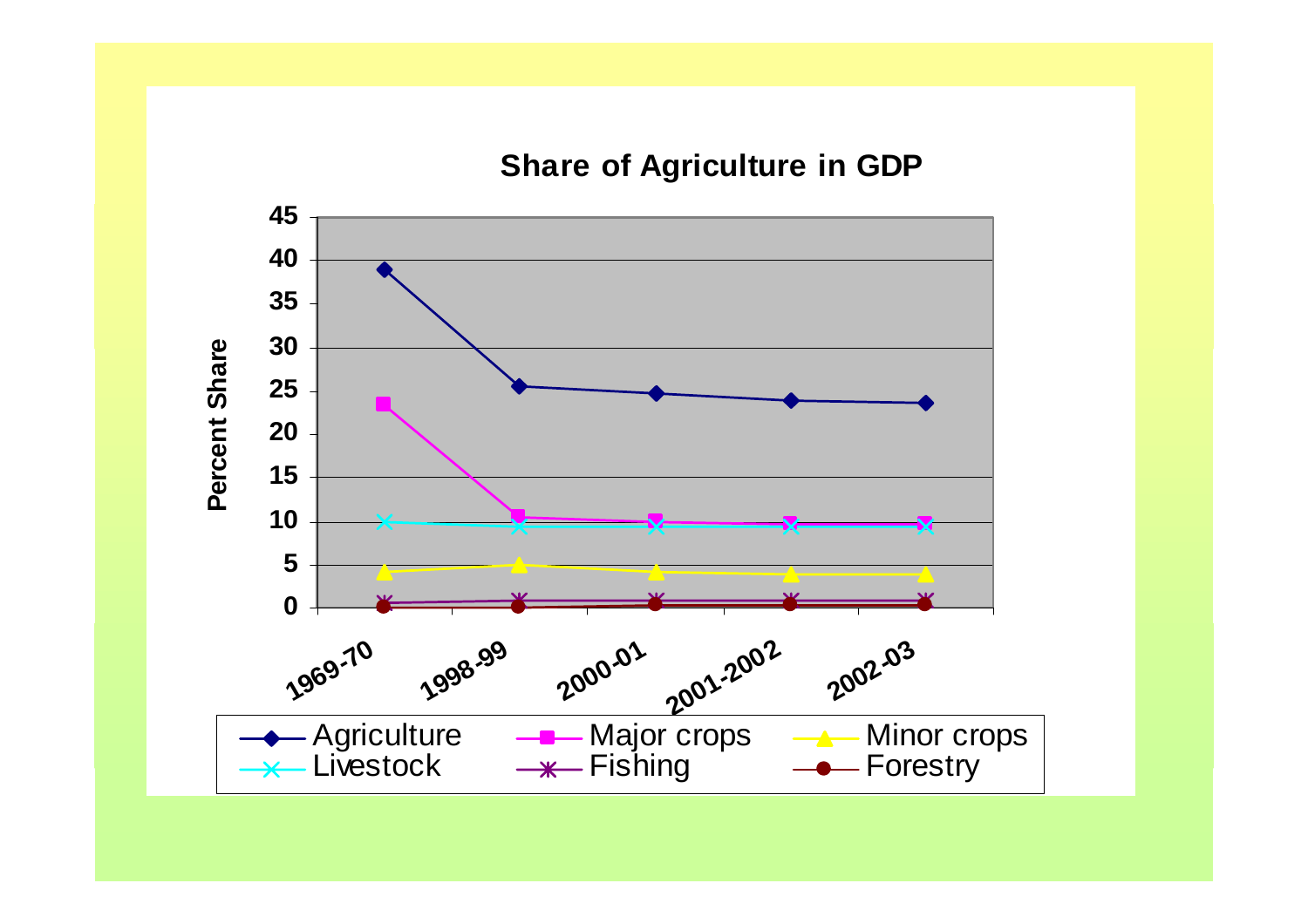| Land utilization over time (%) |      |      |      |      |      |
|--------------------------------|------|------|------|------|------|
| <b>Land use</b>                | 1960 | 1972 | 1980 | 1990 | 2000 |
| <b>Farm area</b><br>cultivated | 76   | 83   | 83   | 82   | 81   |
| <b>Area net sown</b>           | 86   | 92   | 95   | 96   | 94   |
| <b>Intensity of land use</b>   | 84   | 89   | 89   | 87   | 85   |
| <b>Cropping intensity</b>      | 103  | 111  | 122  | 137  | 142  |
| <b>Source: GOP, 2005</b>       |      |      |      |      |      |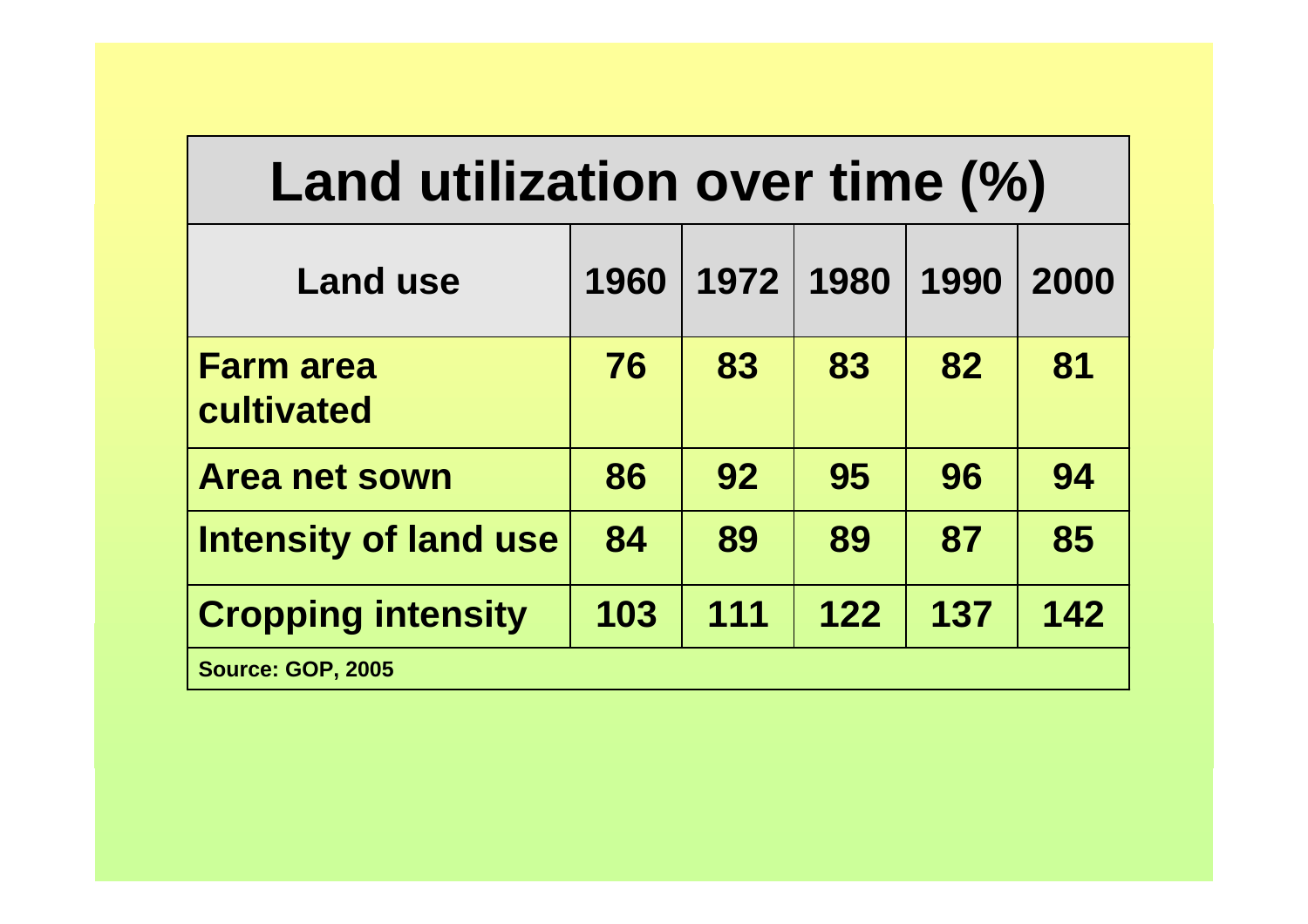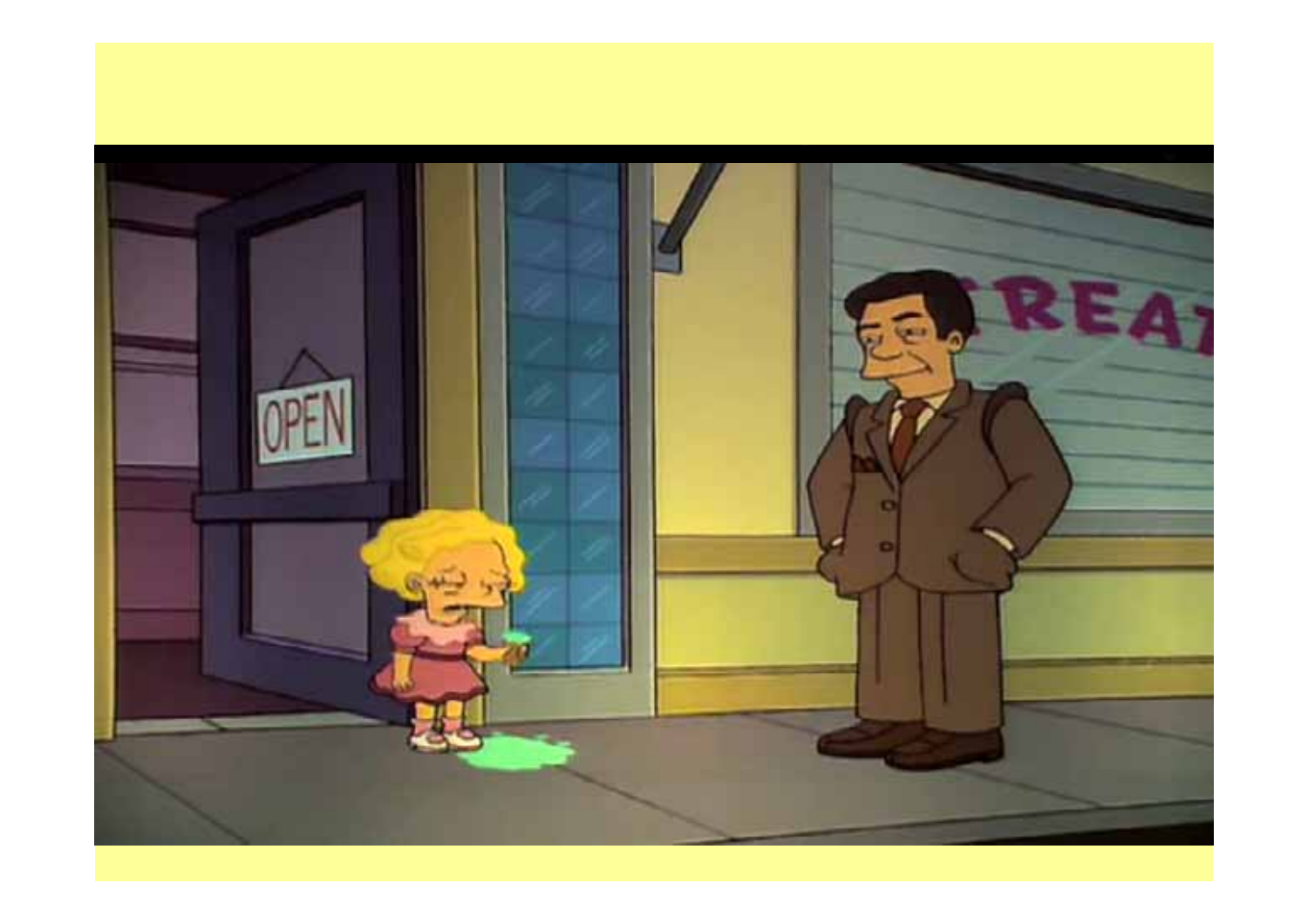### **Climatic Trends**

- Increasing concentration of CO<sub>2</sub> in the atmosphere
	- **Pre-industrial revolution (1789)280 ppm**
	- **Present (2004) 383 ppm**
	- **Expected level (2050) 550 ppm**
- **Rising surface temperatures**
	- **Global Av. Temp. rise 0.6 (20th century)**
	- **Projections for 2100 1.4 to 5.8**
- **Changing rainfall patterns Increase in monsoon rainfall in sub-humid and humid areas**

**Decrease in winter and summer rainfall in coastal belt and hyper arid plains**

°**C**

°**C**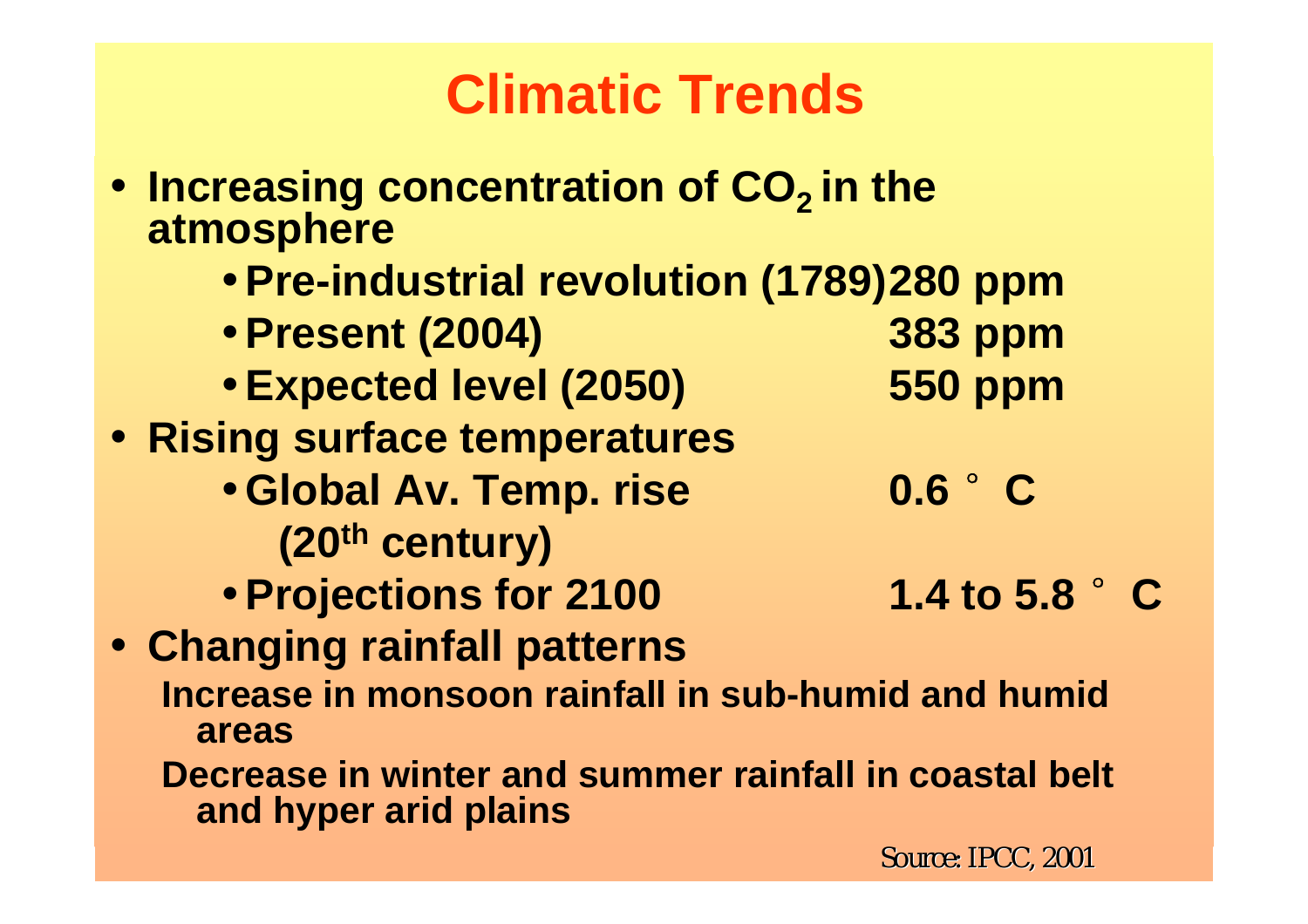

**Change in Mean Temperature during 1961-90 from that of 1931-60**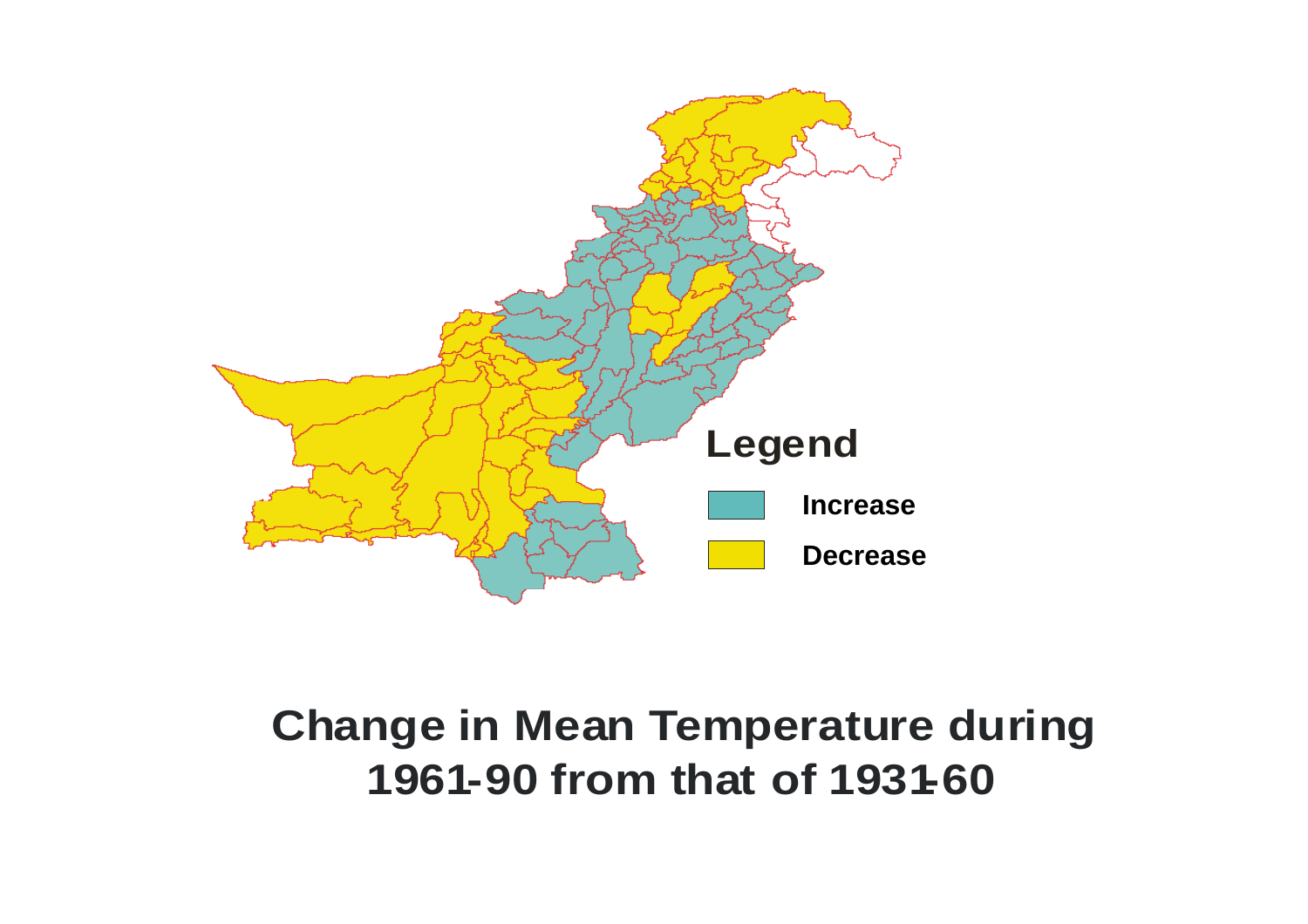**Fig-2(a)**

#### **MAXIMUM TEMPERATURE PATTERN IN NORTHERN AREAS DURING (1961-2000)**



#### Pakistan Meteorological Department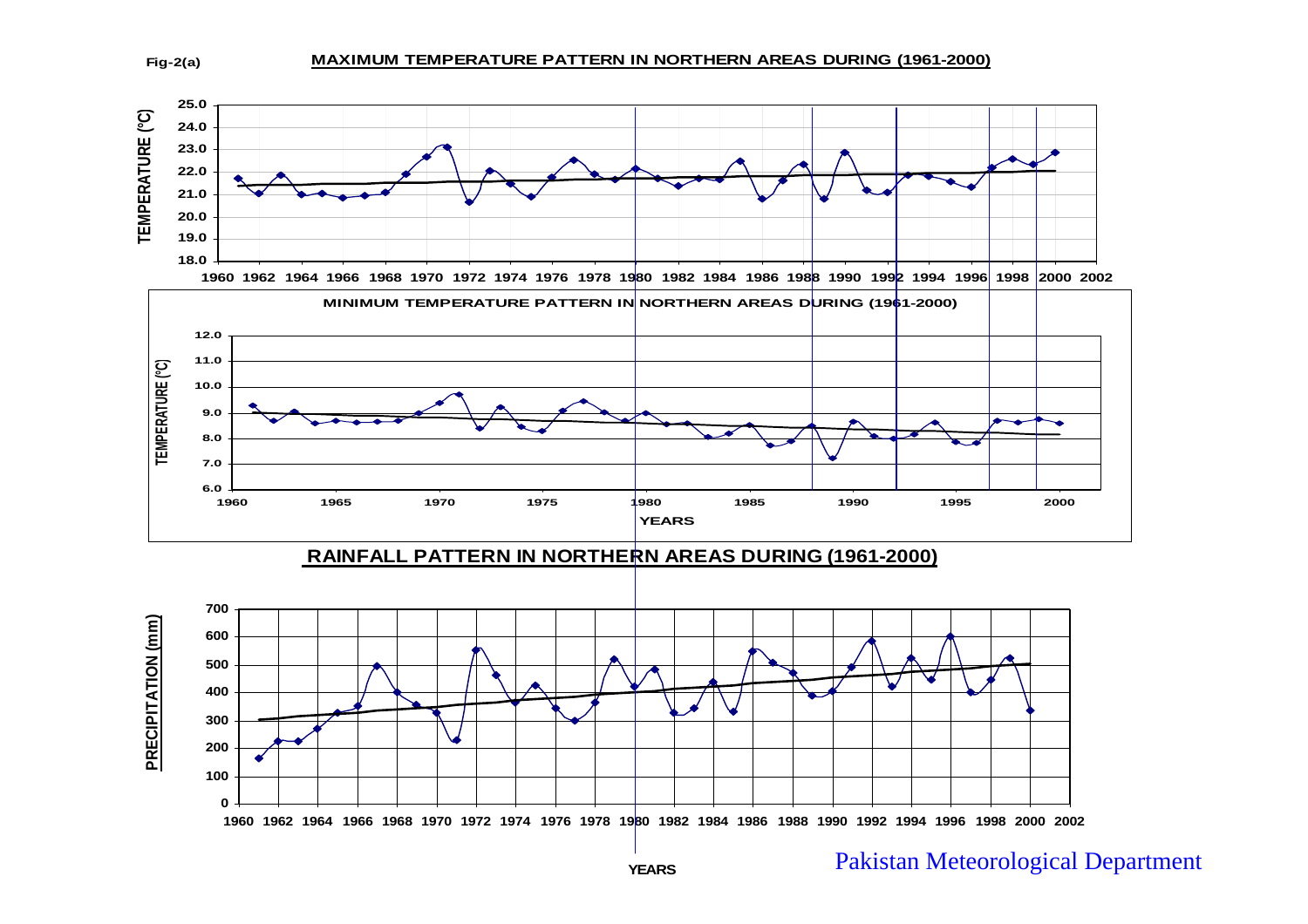### **Annual Water Availability (Western Rivers)**

| <b>Probability (%)</b> | <b>Rim Station Inflows (billion m<sup>3</sup>)</b> |         |  |  |
|------------------------|----------------------------------------------------|---------|--|--|
|                        | 1937-67                                            | 1968-96 |  |  |
| <b>Minimum</b>         | 134.5                                              | 114.9   |  |  |
| 10                     | 143.9                                              | 135.5   |  |  |
| 25                     | 163.1                                              | 153.2   |  |  |
| 50                     | 173.0                                              | 162.1   |  |  |
| 75                     | 184.9                                              | 180.9   |  |  |
| 90                     | 198.2                                              | 189.6   |  |  |
| <b>Maximum</b>         | 231.7                                              | 206.0   |  |  |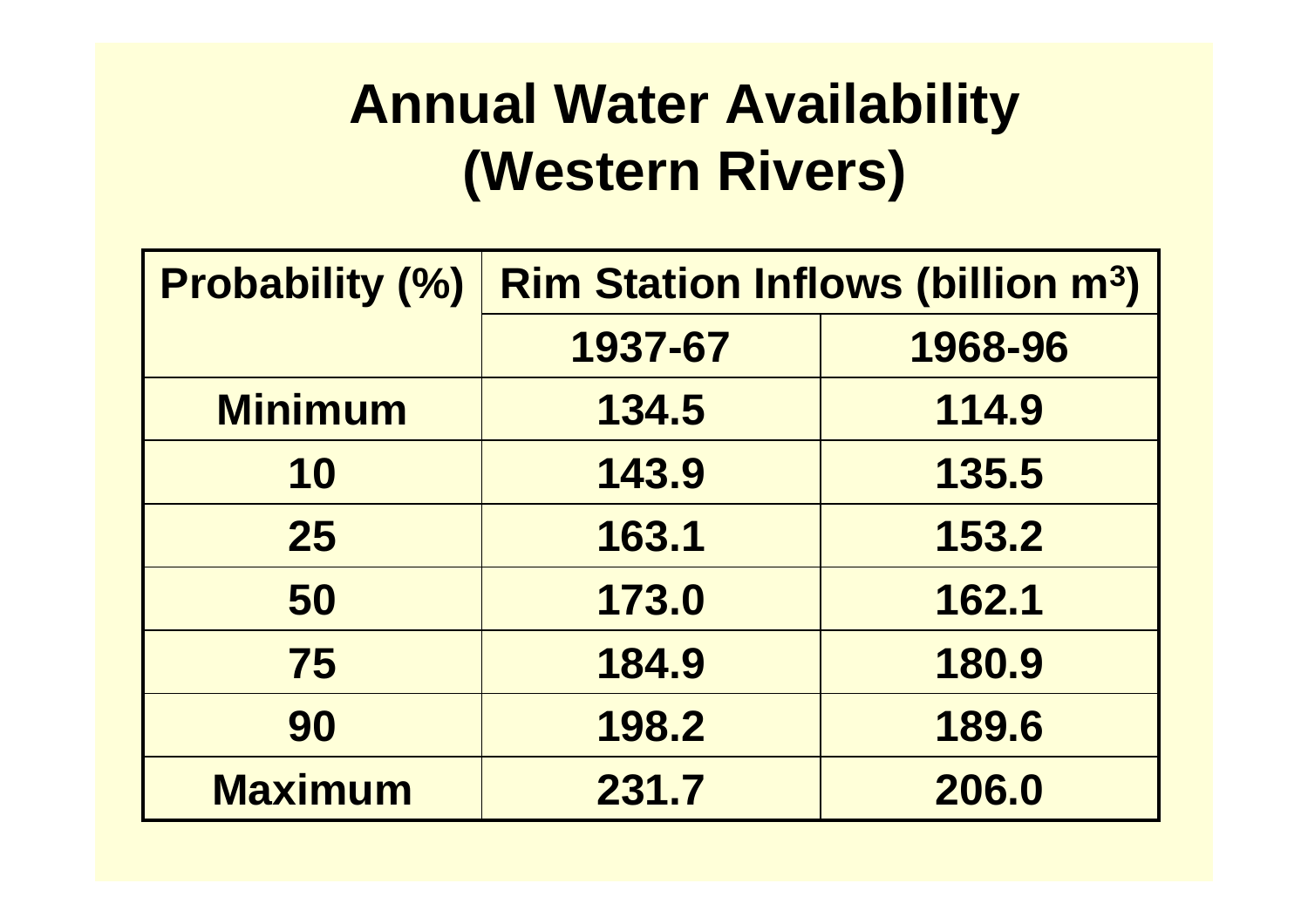### **Climate-Water-Agriculture Linkages**

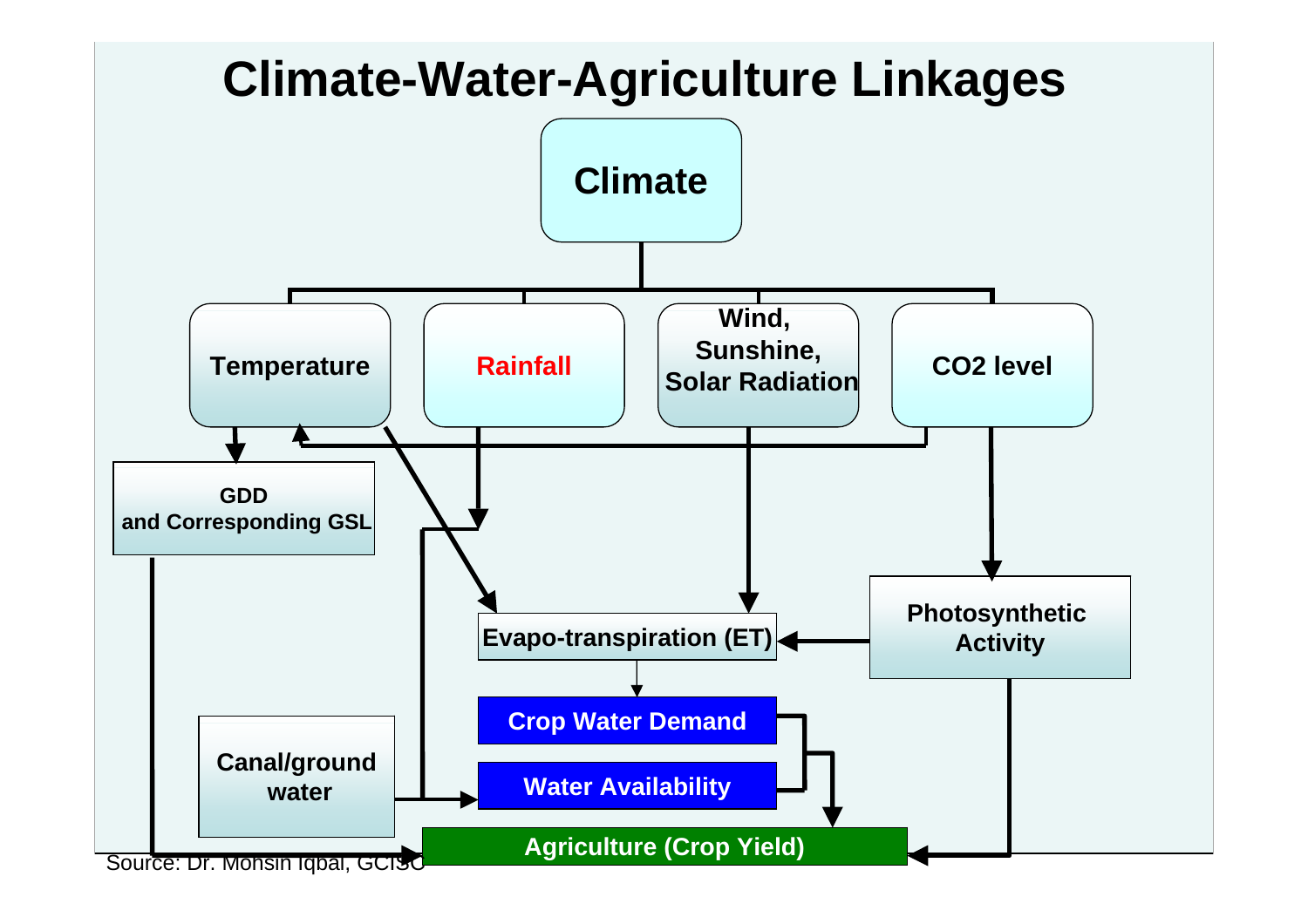## **Climate change research in Pakistan**

- *Physical Indicators* **Water Resources**
	- **Glaciers & glacial lakes**
	- **GLOFs**
	- **River flows**
	- **Climate**
- *Biological Indicators*
	- **Agriculture**
	- **Natural Ecosystems**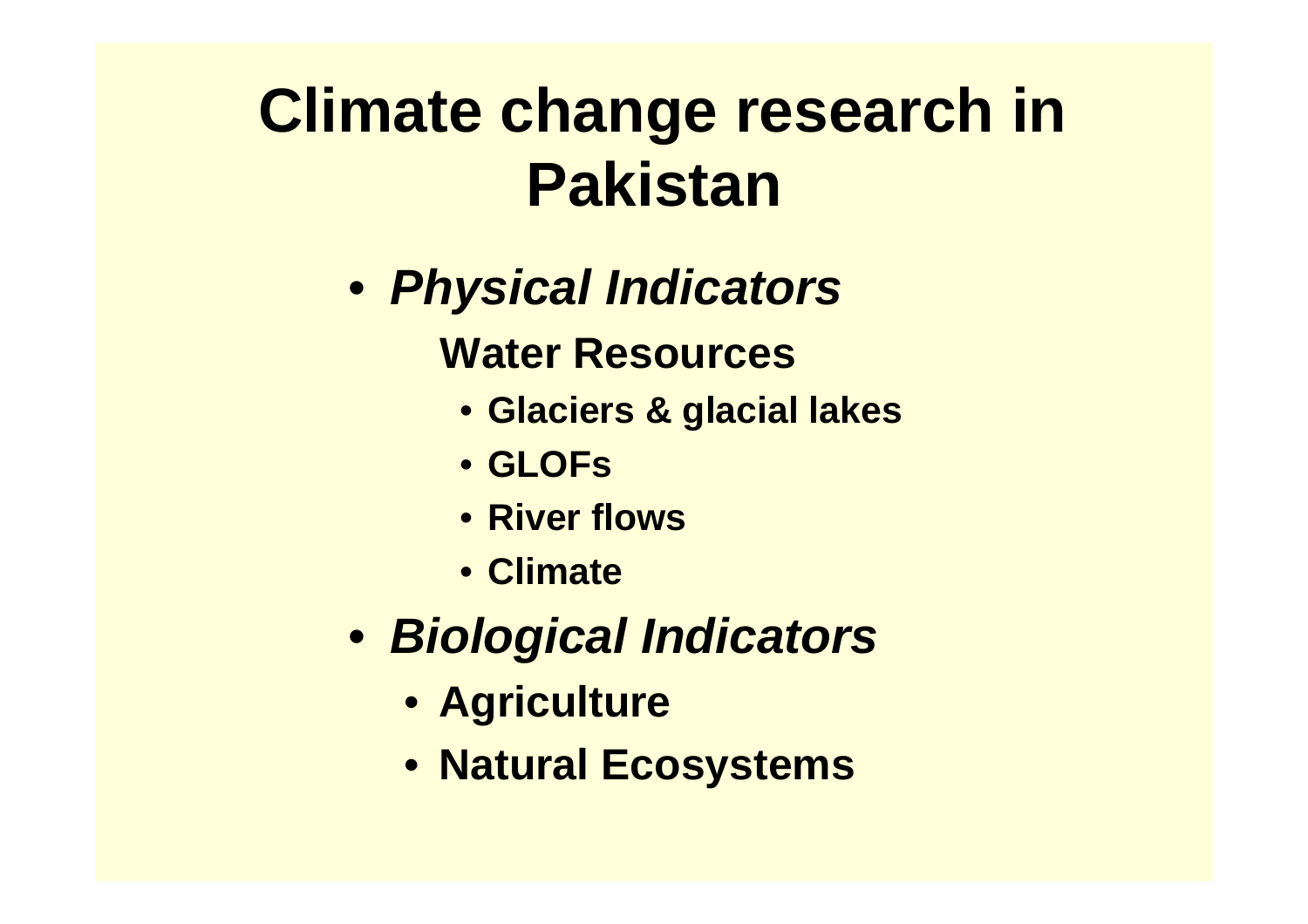### If only Temperature Changes

(Semi-Arid Areas)

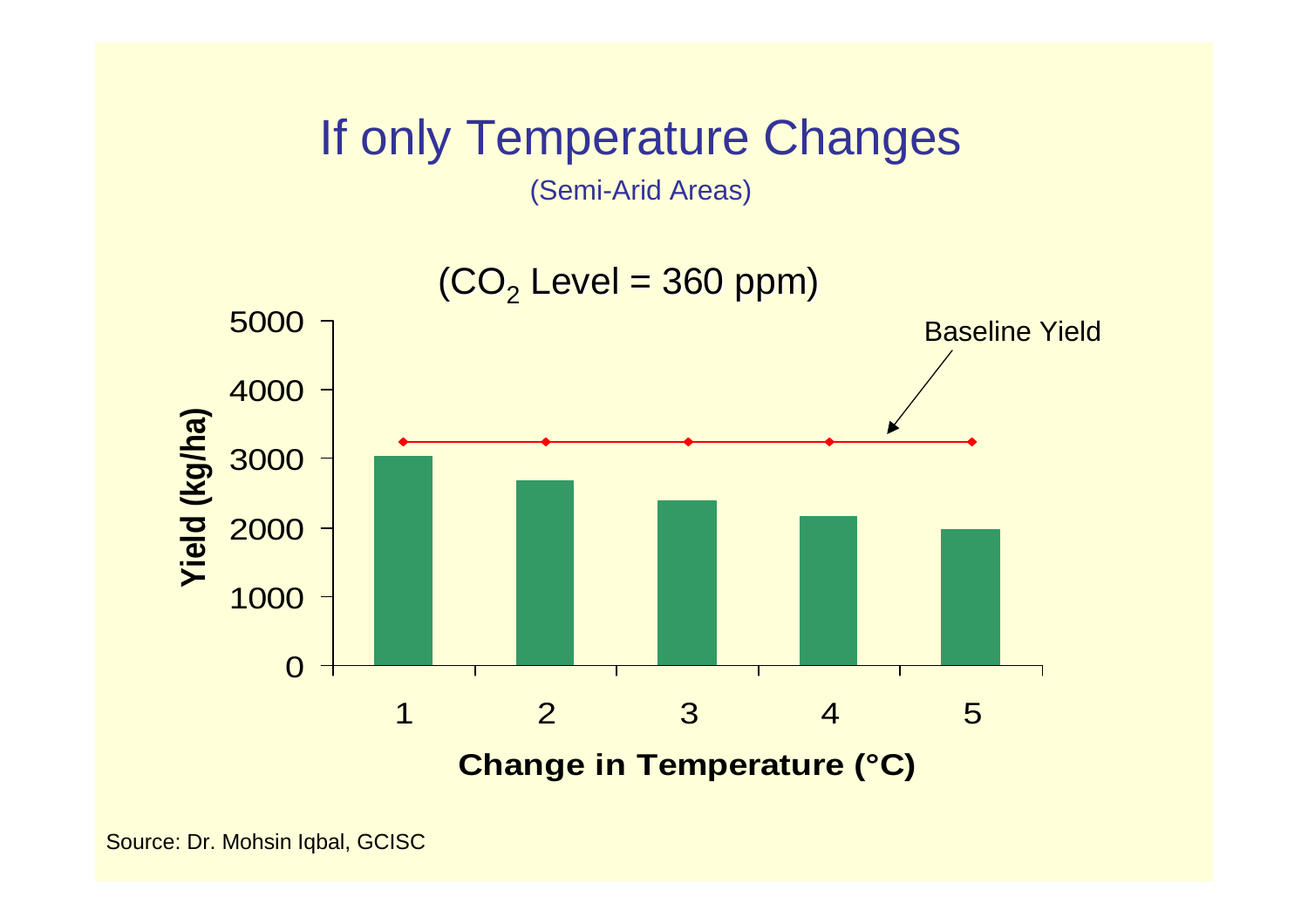### If both  $\mathsf{CO}_2$  and Temperature Change

(Semi-Arid Areas)

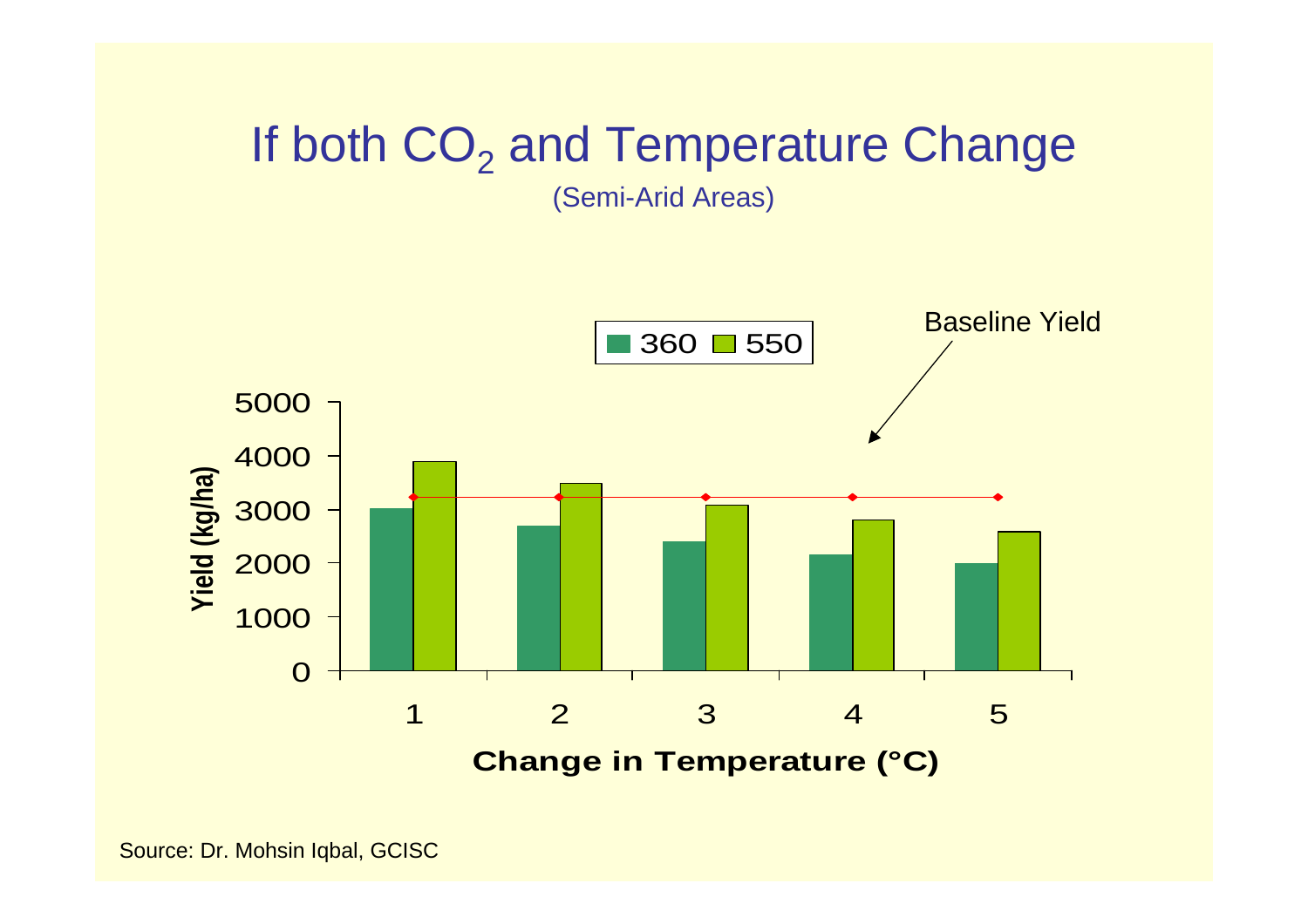If both Water Availability and Temperature Change

(CO<sub>2</sub> Level = 360 ppm)



Source: Dr. M ohsin Iqbal, G CISC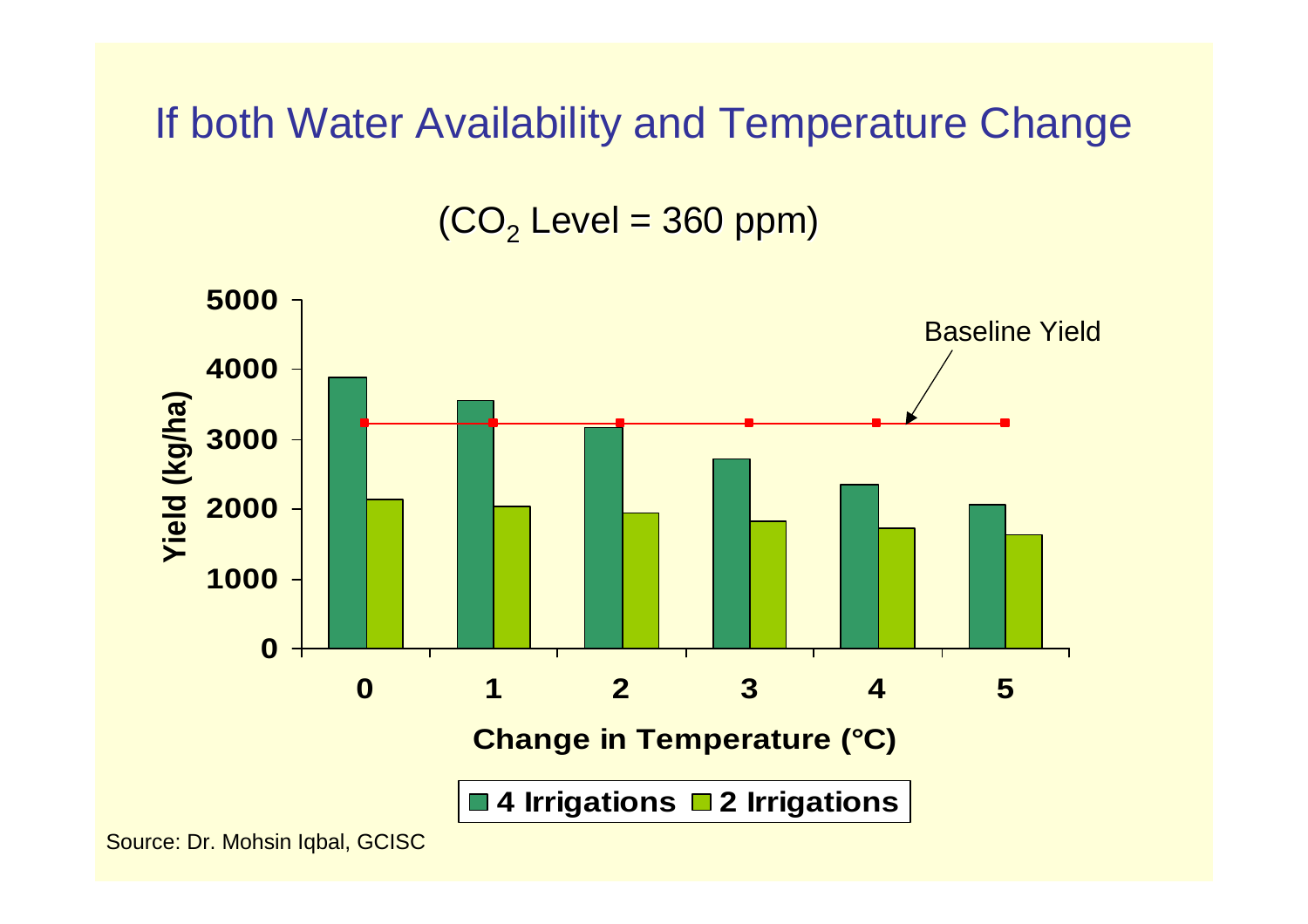#### **If both Water Availability and Temperature Change** (Semi-Arid Areas)

 $\rm (CO_{2}$  Level = 550 ppm)



Source: Dr. M ohsin Iqbal, G CISC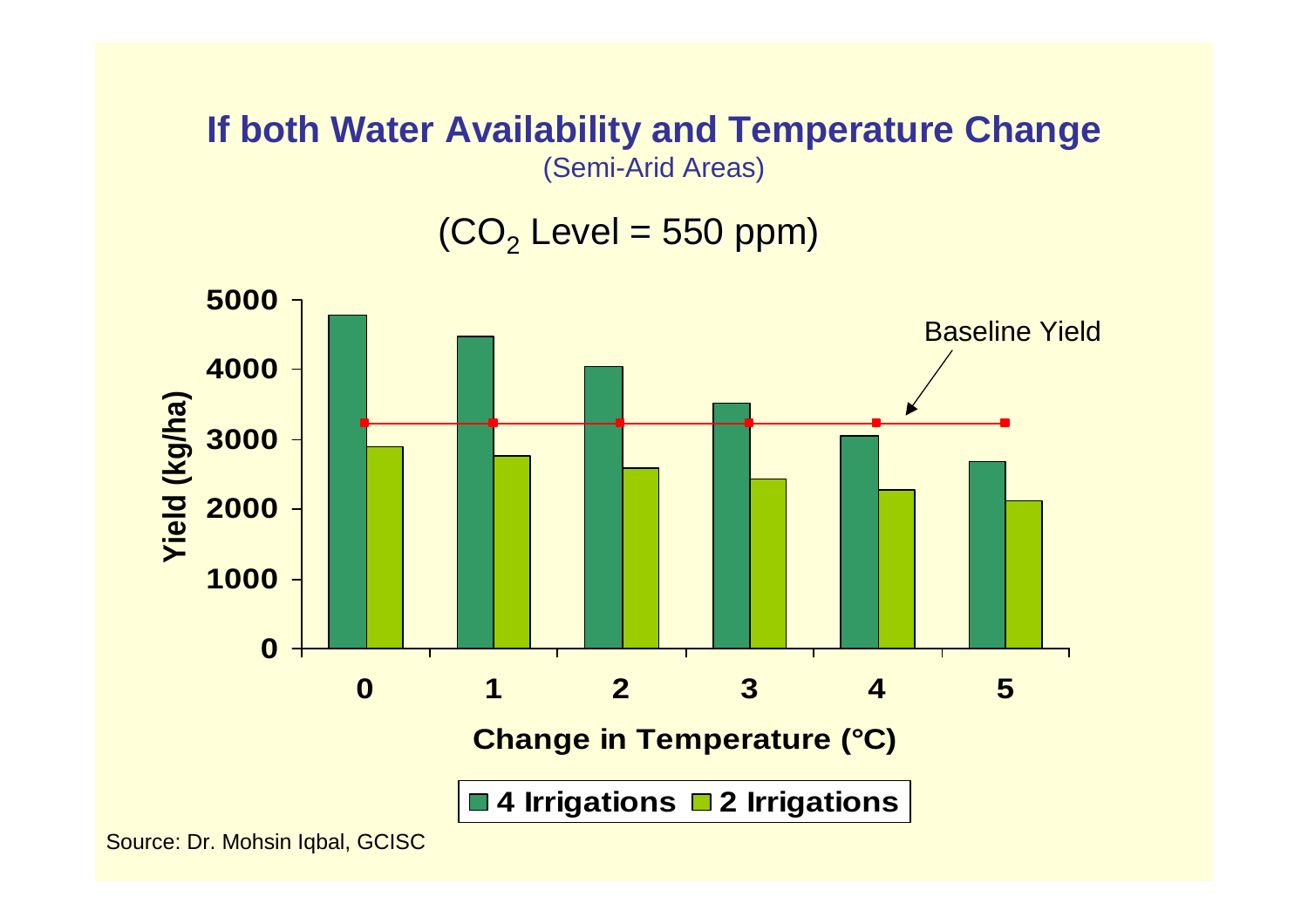## **National Policy Initiatives**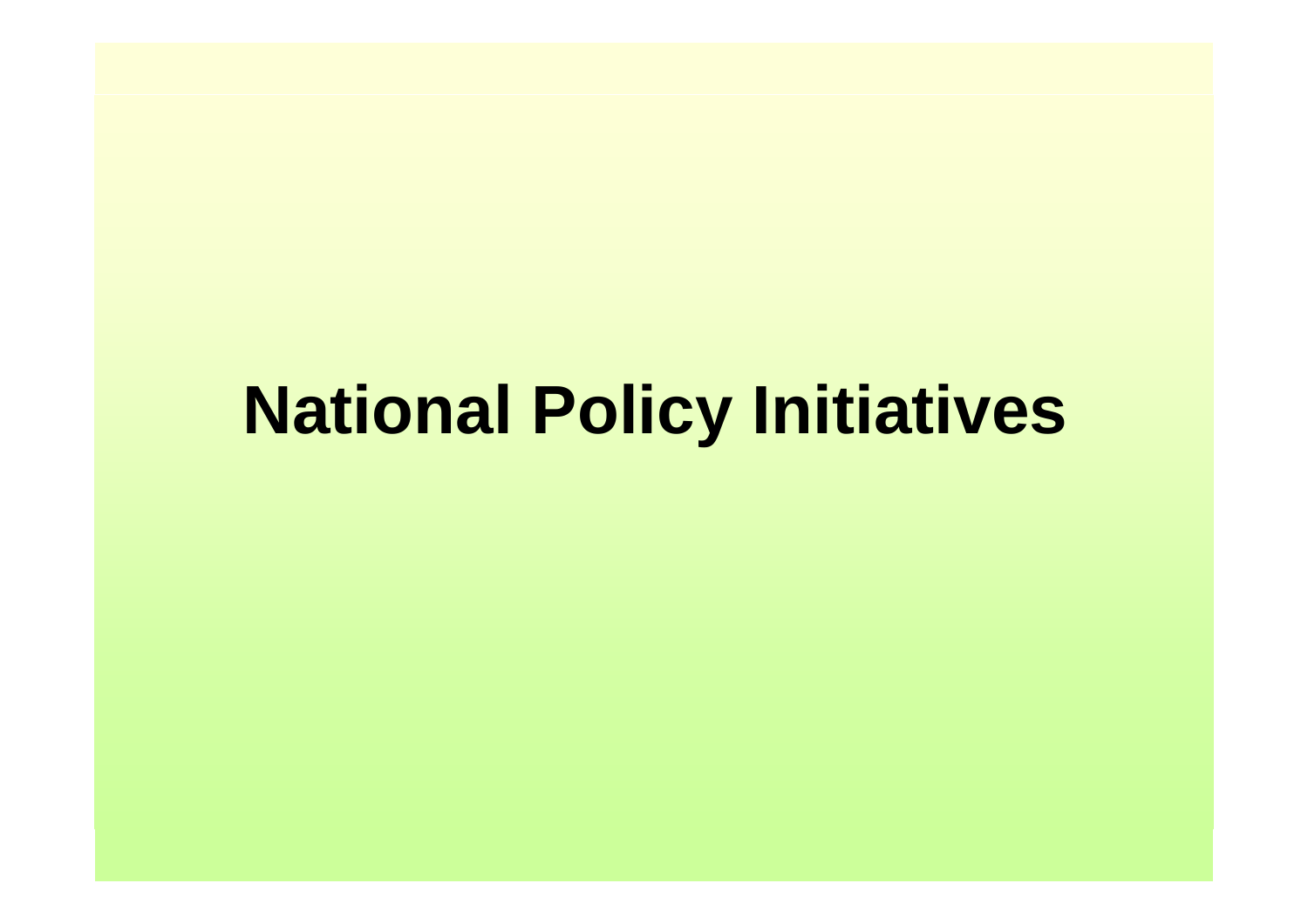- **Pakistan Environment Protection Act-1997**
- **Pakistan Environmental Protection Ordinance - 1983**
- **Enactment of National Conservation Strategy - 1992**
- **Forestry Sector Master Plan and NCS plan of Action and the finalization of a National Environmental Action Plan (NEAP) -February 2001**
- **Establishment of Global Change Impact Studies Centre-2002**
- **Establishment of Alternate Energy Board**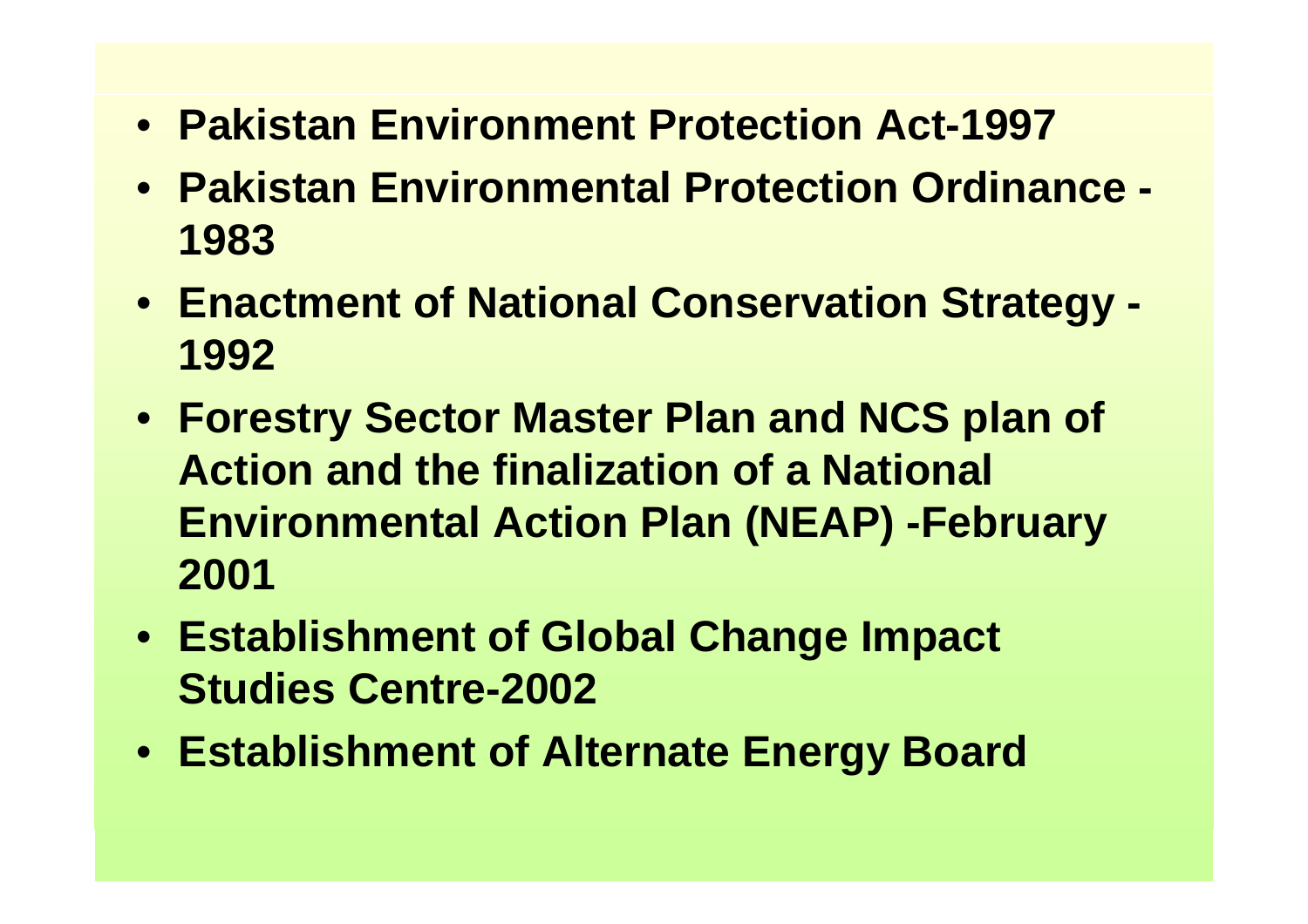## **Climate Change &Clean Development Mechanism (CDM)**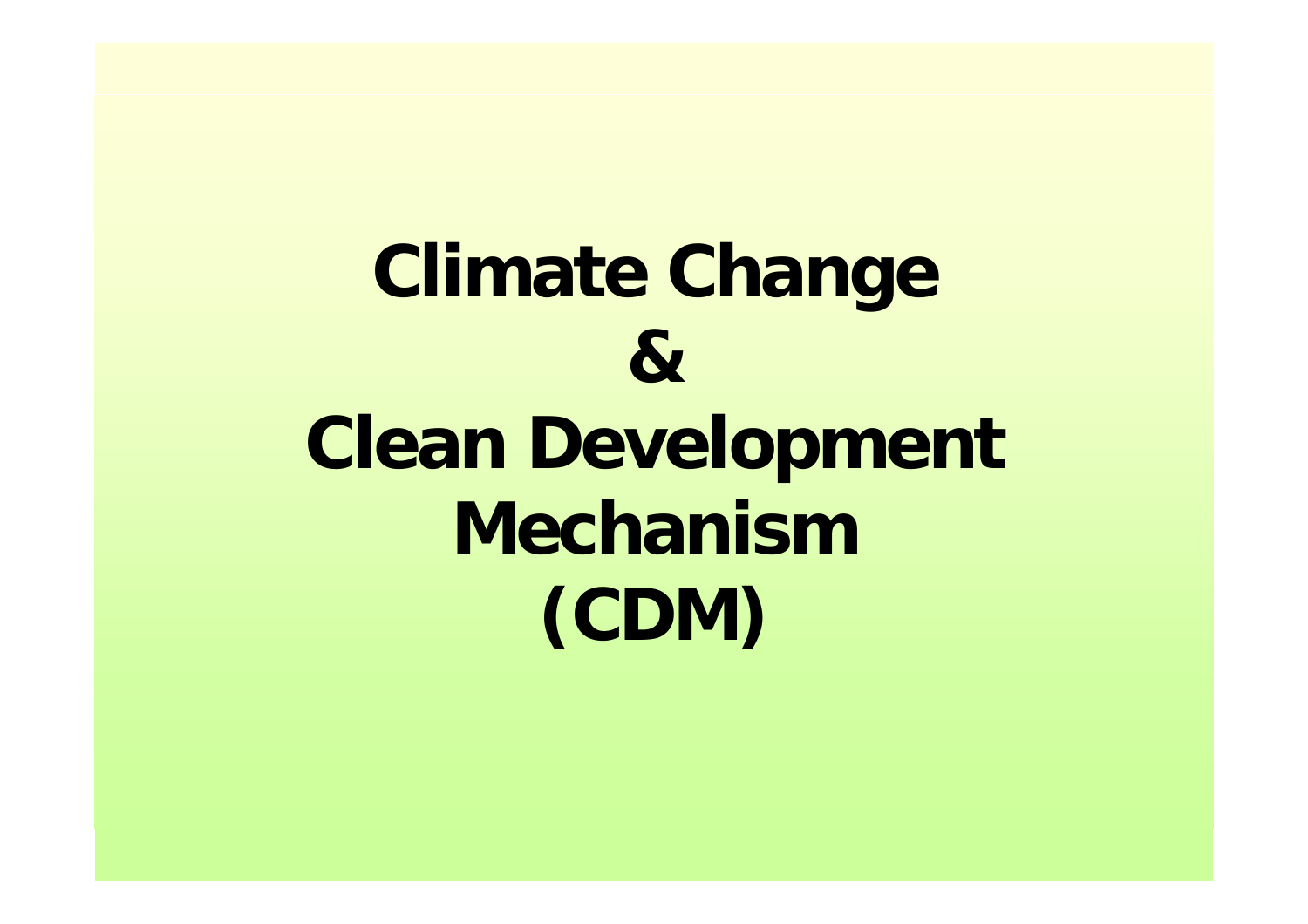### **Institutional Set-up for CDM**

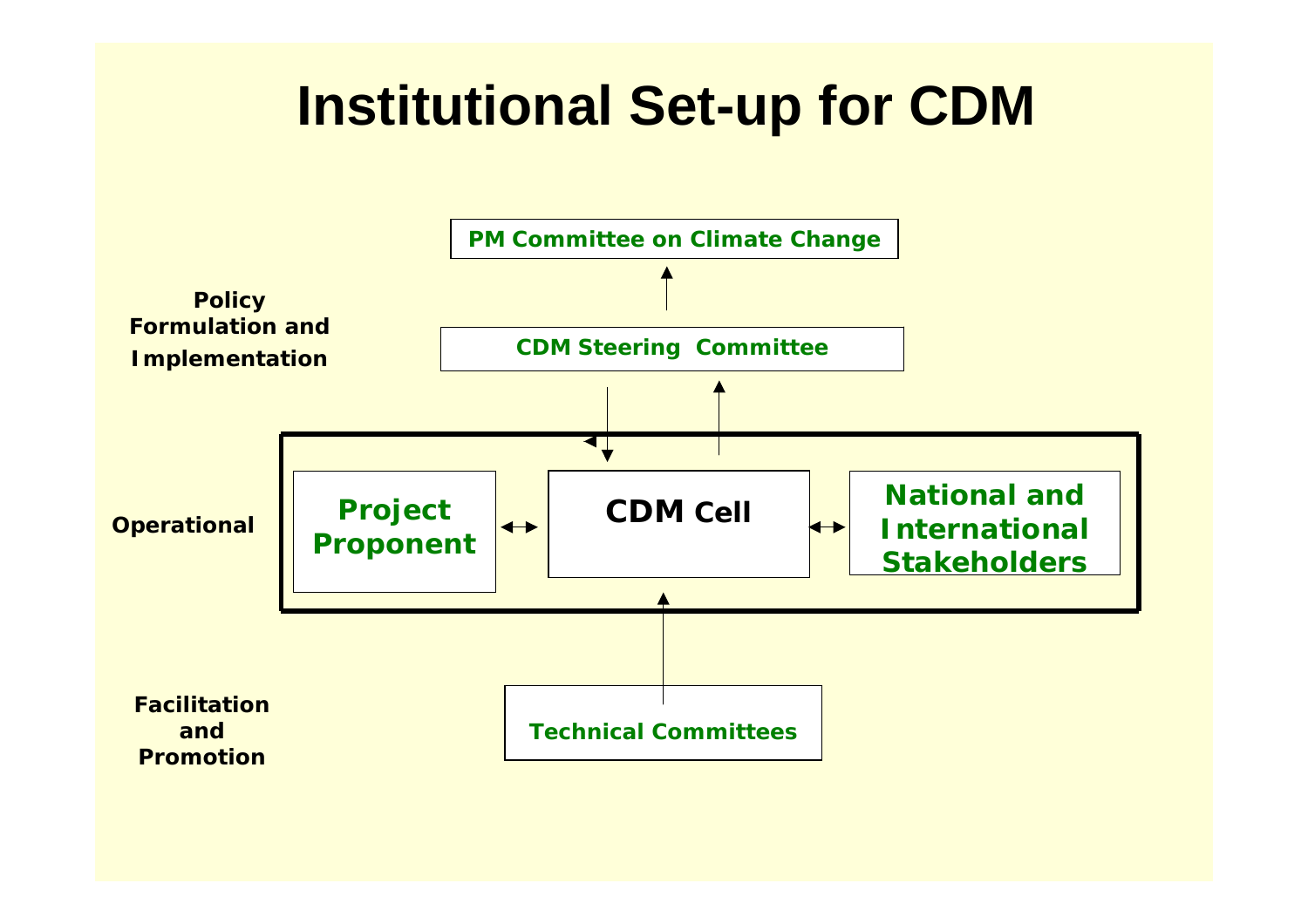## **Farm Machinery Institute NARC**

**Promotion of agricultural mechanization in the country through designing, performance evaluation and commercialization of appropriate farm machinery** 

- –**crop establishment engineering**
- –**harvesting and threshing engineering**
- –**post harvest engineering**
- –**industrial and mechanization research**
- –**farm machinery testing and standardization.**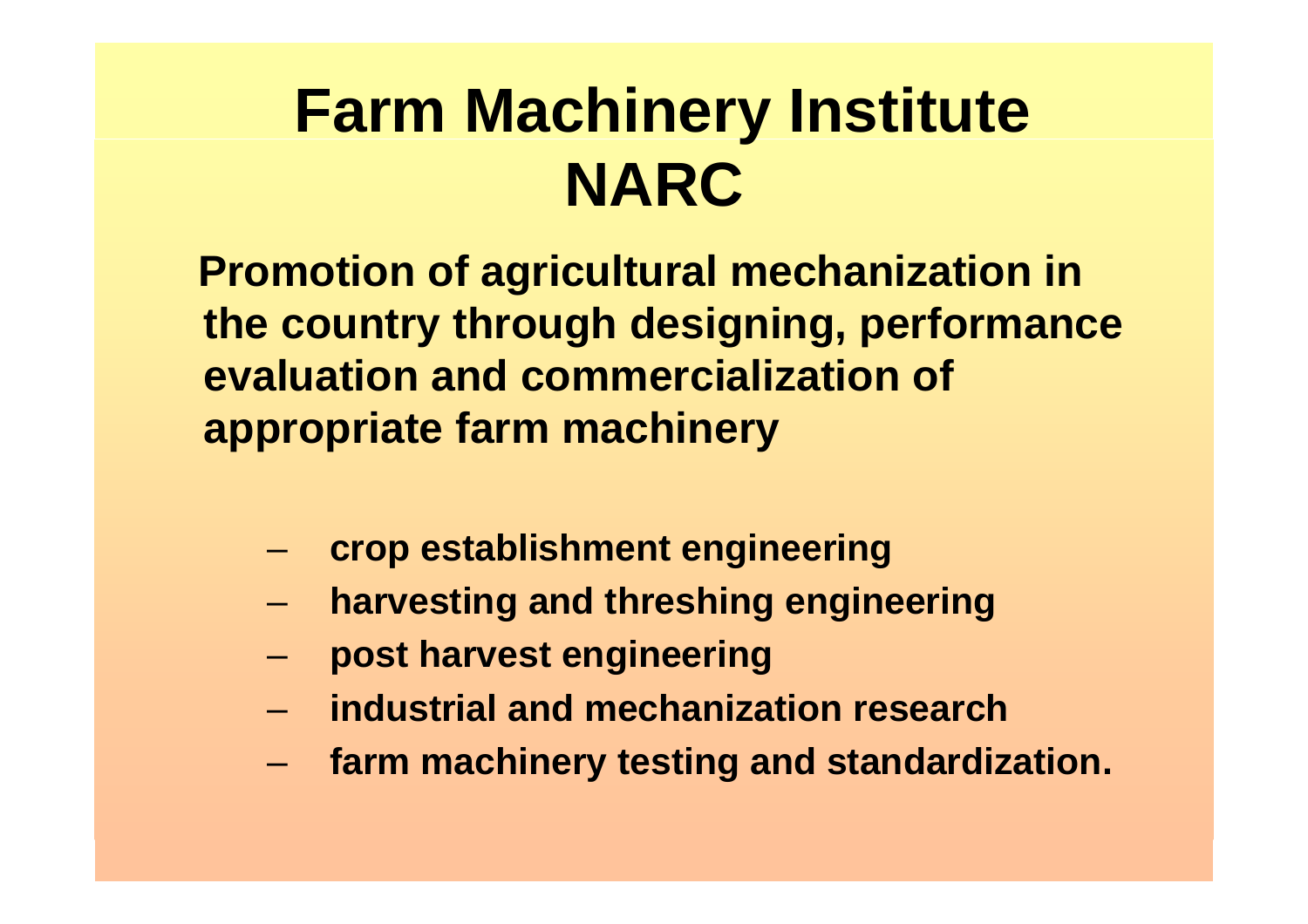### **Developed and commercialized**

- $\bullet$ **paddy transplanter**
- **zero-till drill**

### **Working on**

- $\bullet$ **pneumatic row crop planter**
- $\bullet$ **hold-on paddy thresher**
- $\bullet$ **solar dryer for fruits and vegetables**
- •**dual mode drill**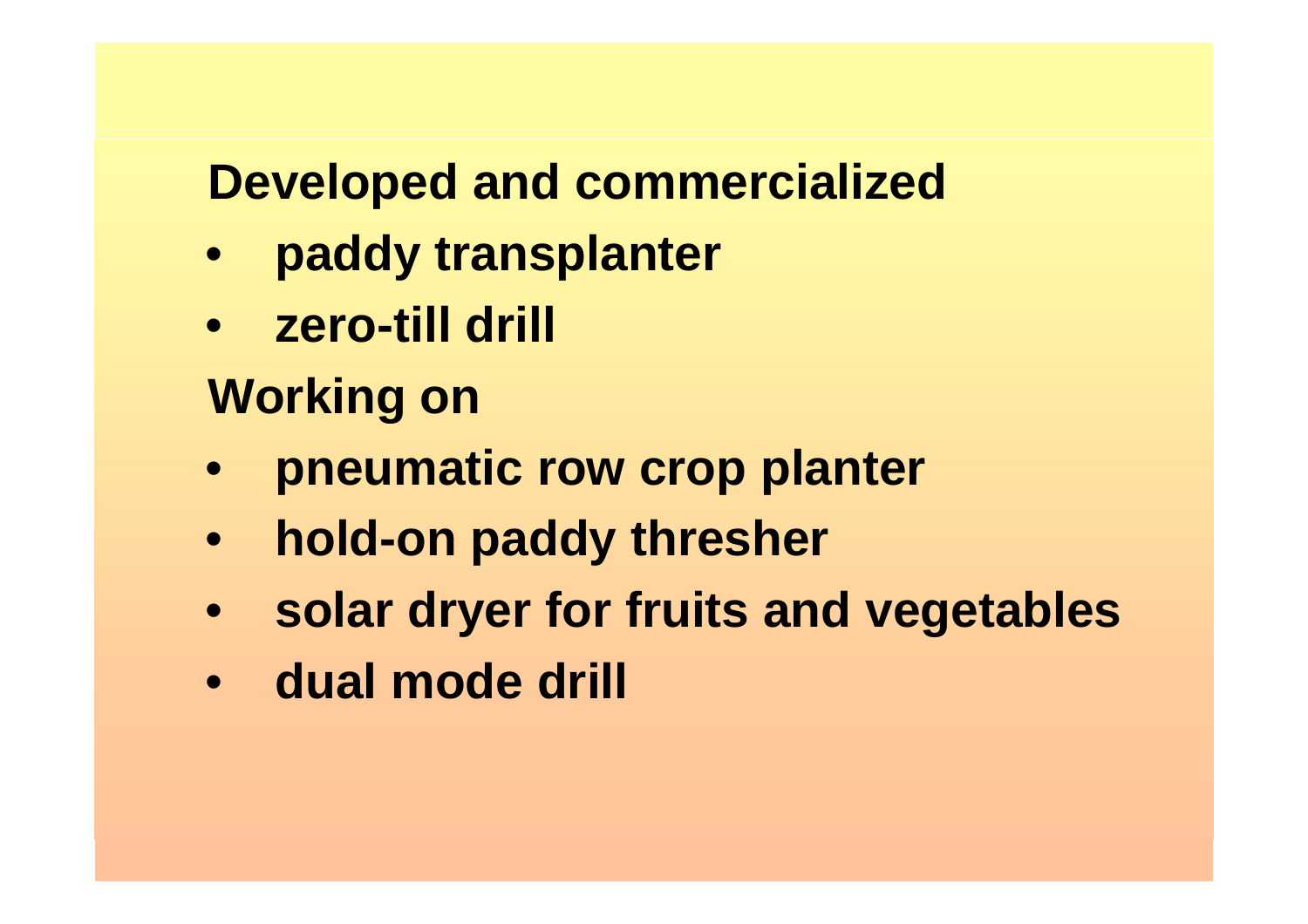## **Needs for Adjustment in AE &FM**

- **Energy**
	- –**Improvement in fuel efficiency in agricultural machinery**
	- –**Commercialization of wind/Solar power potential**
	- – **Development and commercialization of cost effective solar panels**
	- **Biofuel**
	- –**Biogas production units**
- **Farm Operations**
	- **Low cost laser leveler**
	- –**Minimum/zero tillage**
	- –**Furrow-Bed plantation to save water**

**Continued…**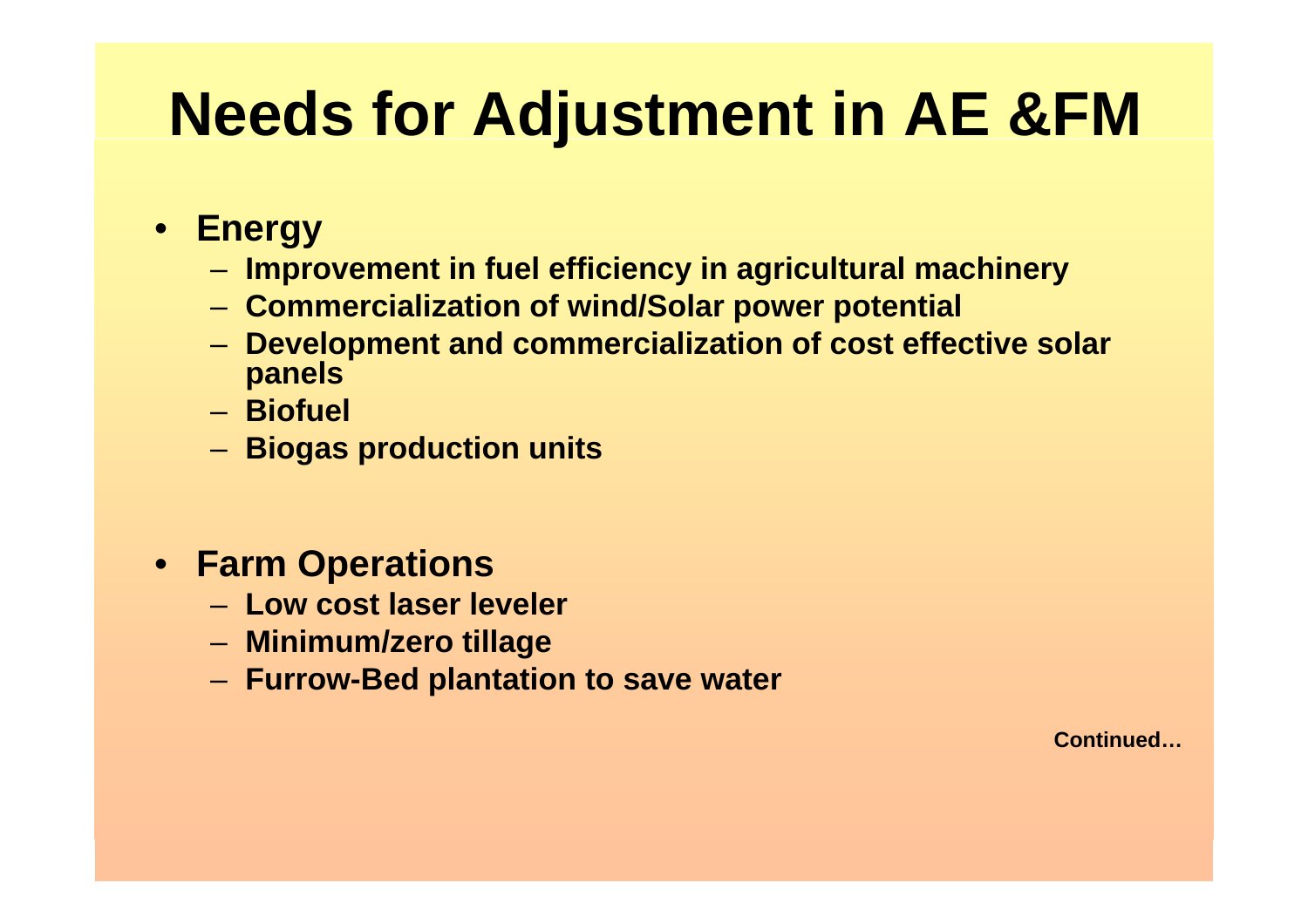- **Water Resources**
- **Better techniques for determining crop water requirements or irrigation demand preferably sing RS/GIS techniques**
- **Efficient Irrigation systems like sprinkler, trickle or Central Pivot systems**
- **The water injection cum fertilizer drill can be one of the solutions for timely sowing, particularly rainfed crops**
- **To address the low Irrigation efficiency Development and commercialization of low-cost geo-membrane liners for lining of canals and watercourses**
- **On-farm rainwater harvesting and storage structures**

**Continued…**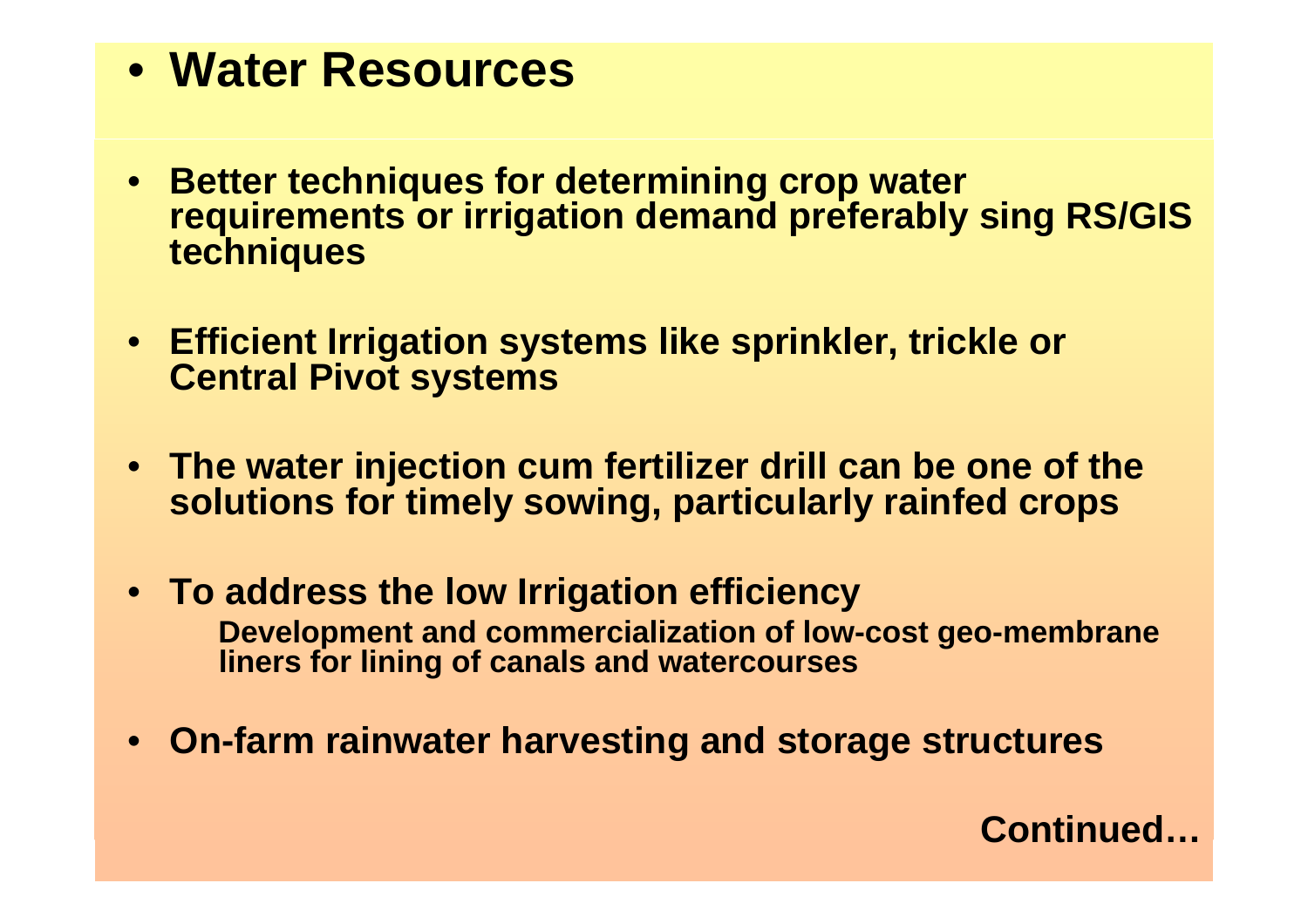#### • **Livestock**

- – **Environmental management systems and preventing pollution for intensive animal production units**
- – **Animal housing and storage structures with ventilation systems, temperature and humidity controls, and on-farm waste management**
- **Nursery & Greenhouse Engineering** 
	- – **For off season vegetables and nursery development cost effective greenhouse/plastic tunnel structures need to be developed**
	- –**Equipment for hydro-ponic cultivation??**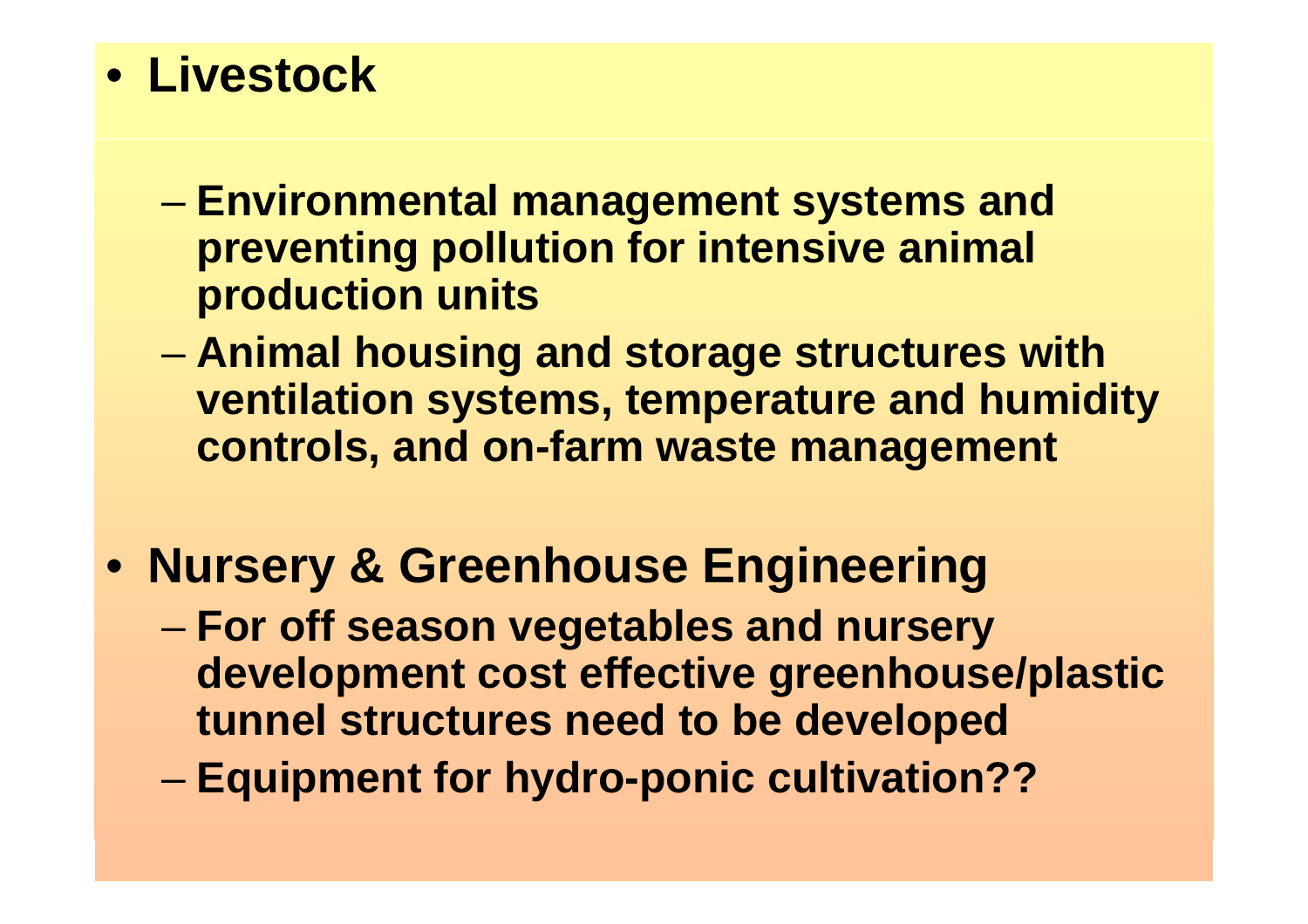## **Recommendations**

- **Strengthen international partnerships to address the expected threats of climate change**
- **The regional information/data sharing should be encouraged**
- **Education in climate change**
- **System approach is required to integrate the entire farm activities**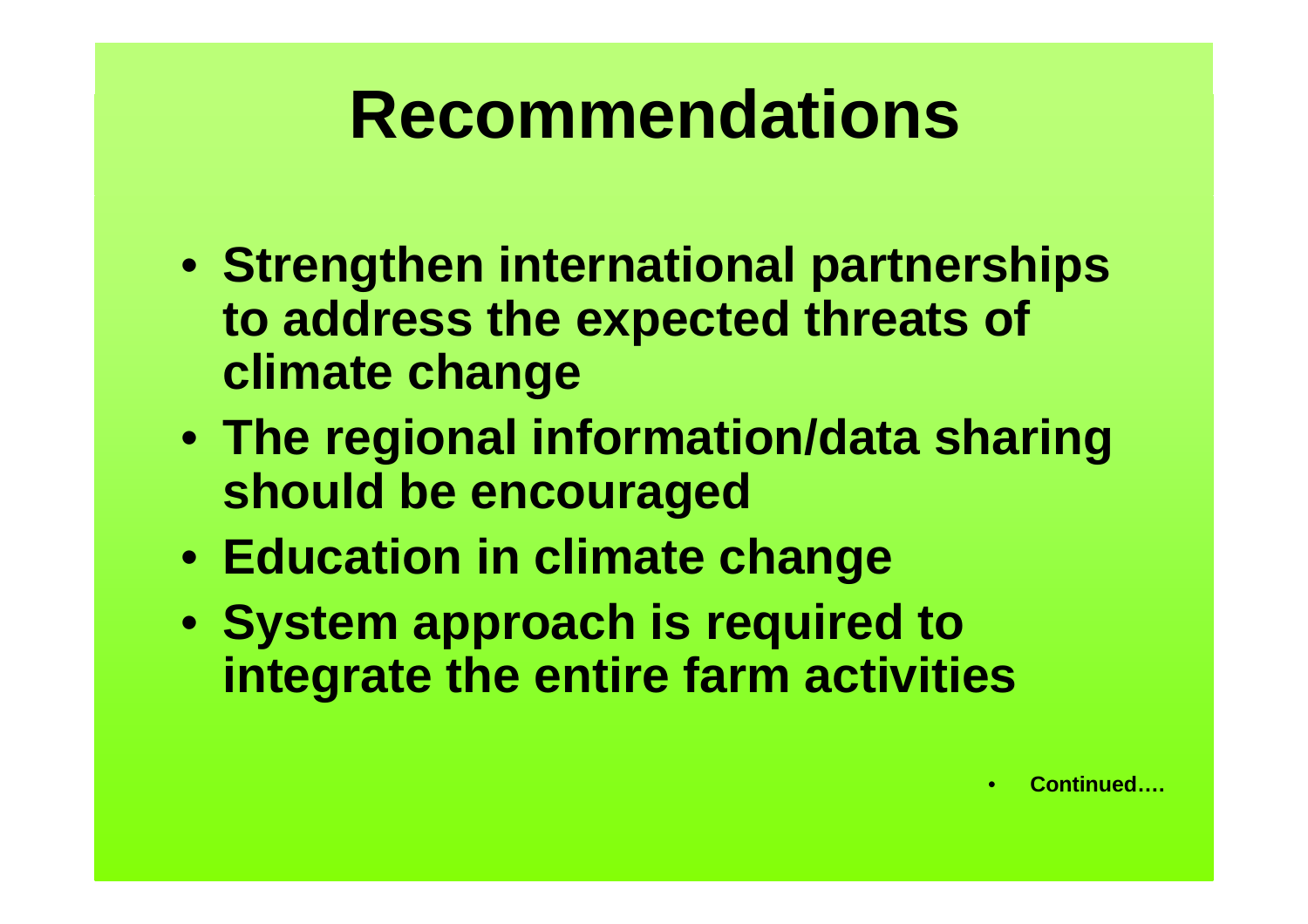- **Water management and cost effective efficient irrigation systems**
- **Tapping renewable energy sources and improving fuel efficiency in agricultural machinery**
- **Use of new tools and techniques like GIS, RS & simulation modeling for characterization and system analysis under changing climate**
- **Facilitate greater adoption of scientific and economic pricing policies, especially for water**
- **CDM Projects for small scale enterprise**